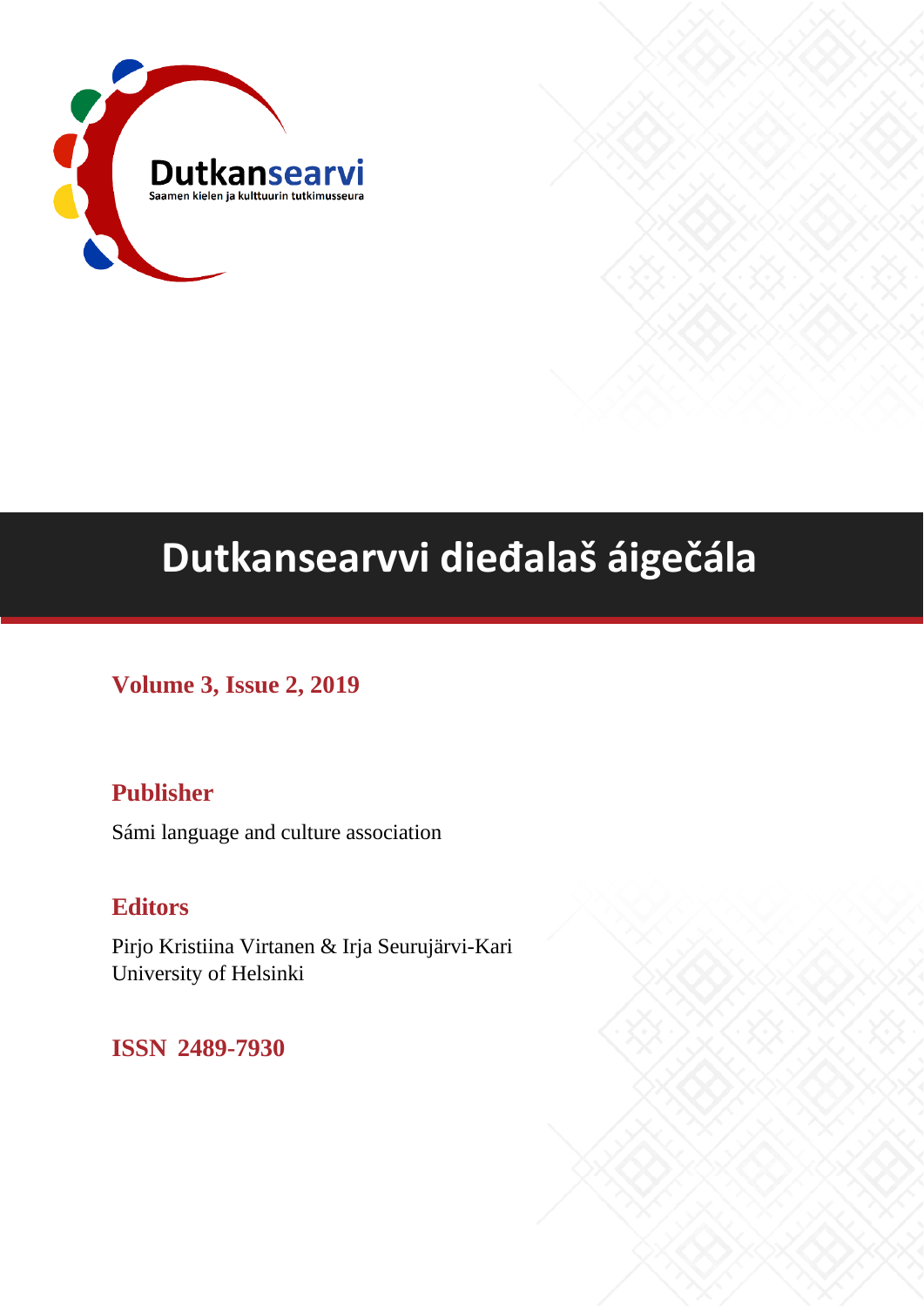# **Relational ethics in Indigenous research – A reflexive navigation of whiteness and ally positionality**

Michelle Francett-Hermes, University of Oulu Helena Pennanen, University of Oulu

#### **Abstract**

In this article, we discuss Sámi/Indigenous research ethics from the perspectives of positionality and relationality. The article builds on and draws from two ongoing PhD studies by white, Nordic euro-western doctoral candidates conducting research in the sphere of Indigenous research. Through a reflexive framework, we depict the ongoing process of decolonizing our practice as researchers and moving toward a relational ethics, a process of self-reflection we suggest is necessary for non-Indigenous researchers doing research that involves or affects Indigenous people. We aim to contribute to the development of Sámi research ethics for the wider public to consider and offer this article particularly to early stage researchers, graduate and undergraduate students, and educators in Indigenous studies.

**Keywords:** Indigenous research ethics, Sámi research ethics, non-Indigenous positionality, decoloniality, relationality

# **Introduction**

In November 2018, we both separately attended a research workshop called *Re-Searching*  Indigenous Methodologies and Engaging Communities in Aanaar, Sámi Homeland<sup>1</sup>. There, by engaging with Indigenous and non-Indigenous scholars, we learned that Sámi research ethics are in a continuous *process of becoming* (Braidotti 2018). Since the emergence of Sámi research, there have been numerous suggestions for the definition and application of Sámi research ethics. However, at this research workshop, many voiced a need for more tangible ways to apply them. Our own experiences as non-Indigenous doctoral candidates, and before that as master's students of Sámi and Indigenous studies, being trained and expected to participate in the development and application of Indigenous methodologies and ethics attest to this demand. We are navigating a forest that is somewhat familiar but without a clear map. Here, our ethical compass is our most important tool.

The Sámi-initiated working group for Sámi research ethics in Finland was formed in 2017 and now includes a combination of Sámi and Finnish institutions. The working group's ethical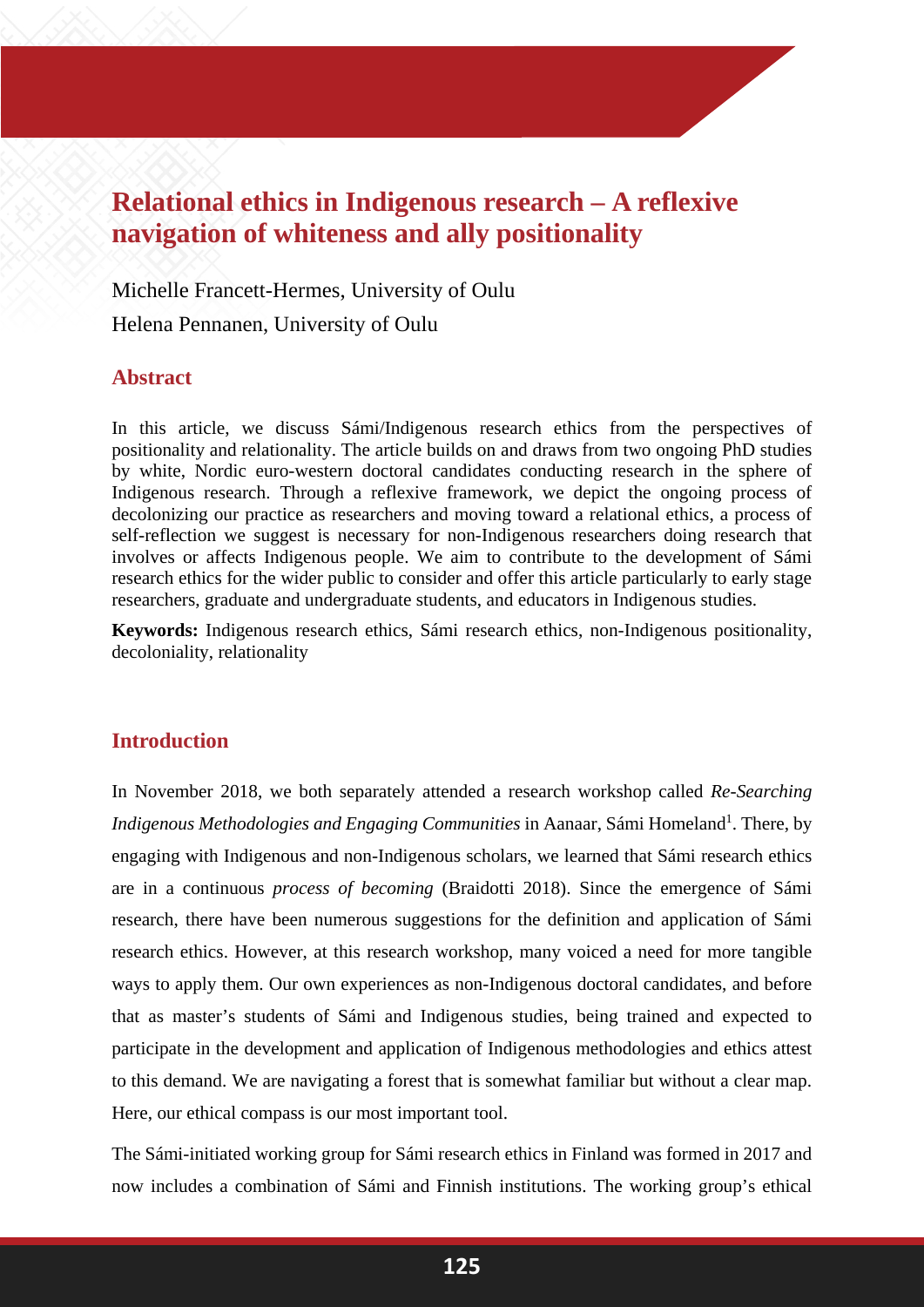considerations highlight Indigenous involvement throughout research processes, deliberations concerning the benefits of research, and returning knowledge back to communities (Lehtola 2019a). This article aims to deepen the contemporary discussion of research's ethical considerations, which especially apply to non-Indigenous researchers either wishing to conduct or conducting research involving Sámi/Indigenous people or issues. This article presents both theoretical contemplations and practical examples of paths chosen in our dissertation projects' process of becoming and in building relational ethics.

We propose alternative perspectives for positioning and conducting respectful research. We avoid taking an Indigenous concept and making it our framework as if it were our own. However, we do highlight the gift of Sámi/Indigenous concepts by foregrounding the notion of reciprocity/gift-giving as our point of reference (Maldonado-Torres 2007; Kuokkanen 2007). Thus, we hope to bring the reader to value the contribution of Sámi/Indigenous ontoepistemology to the discourse on research ethics.

In this article, we use autoethnography dialogically in both research methodology and article structure. An autoethnographic approach clarifies our position as meshed into the research – a position in which the subject and object collapse, and in which we are both the mode and the object of inquiry (Trahar 2009). This approach enables a critique of our 'selves' and the cultures in which they are embedded, allowing a contribution to onto-epistemic justice through a critique of hegemonic onto-epistemologies (Fricker 2007; Murris 2018). Applying a social constructionist approach in our reflections, which defines knowledge as a product of its time and cultures constructed in social interaction (Burr 2015), allows the reader to connect our claims with the cultures and time where they were uttered.

The process of knowledge production in a dialogical approach is enriched by working convivially, not in competition (Mignolo & Walsh 2018). Drawing from Sámi scholarly voices (Linkola & Keskitalo 2016), we occasionally move to in thematical dialogue that sheds light on the respective ethical choices of two researchers with different backgrounds and two different research projects, understanding that the ethical concerns of non-Indigenous researchers working within the sphere of Indigenous research demand more vivid and careful attention.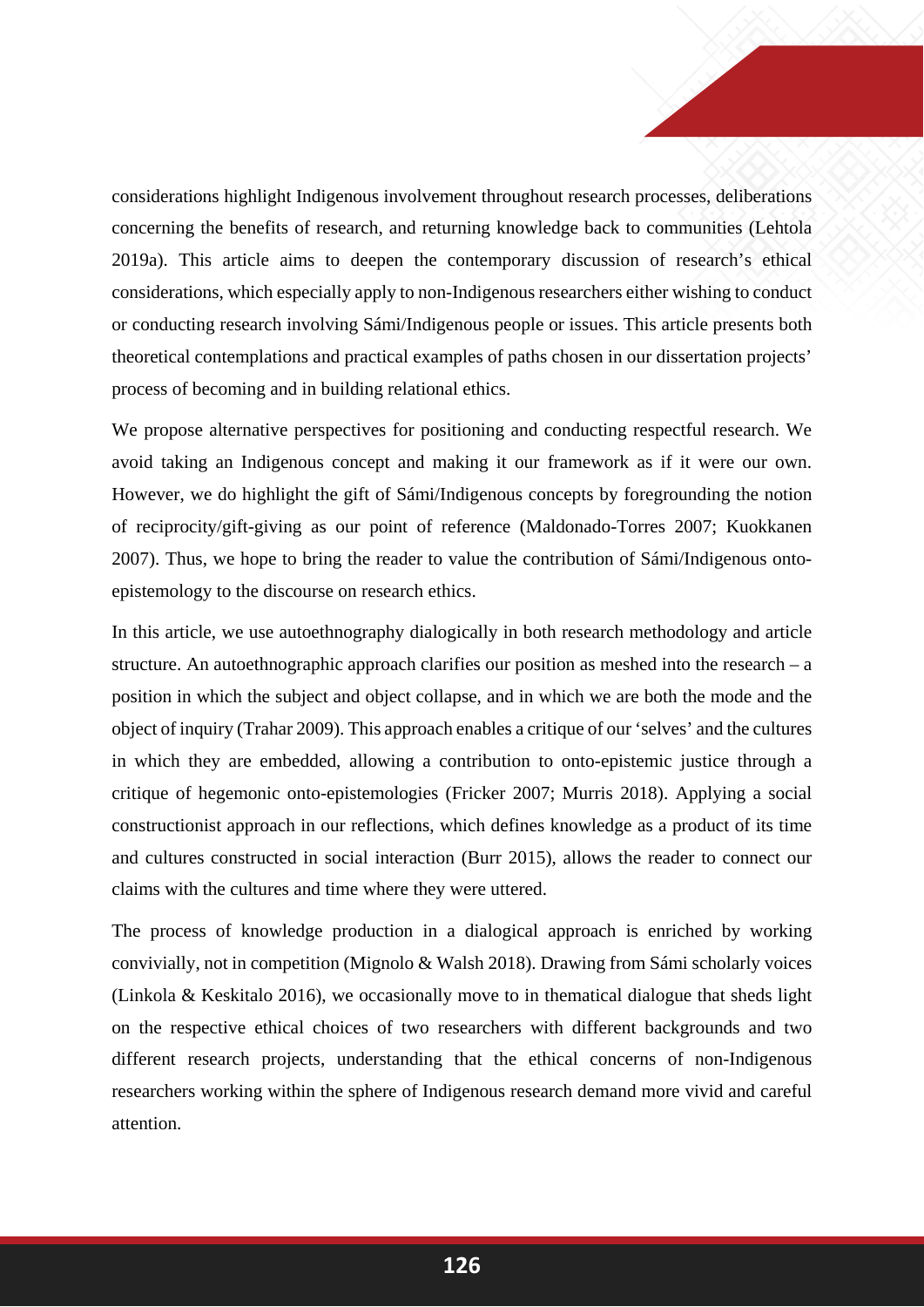The concept of relationality in Indigenous methodology assumes asking only for what you need, giving back and taking care of each other, and requires time and knowledge (Kuokkanen 2007, 2000). This sounds simple enough in words. However, implementing them in a research project in a euro-western academic setting built on starkly different values poses complex challenges that require profound and collective ethical reflection.

We begin the first chapter by introducing our research projects. We then delve into how we are framed by and make use of euro-Nordic whiteness, proposing a strategy for reconstructing our identities and positionality. The second chapter focuses on how to approach relationality more deeply in everyday practices during the research process. We reflect on relationality as an Indigenous concept and propound how to link it with ethical considerations. The third chapter offers insights on ethical and decolonial choices which we consider a positive strategy that challenges social inequalities and Eurocentric research assumptions.

#### **Dismantling whiteness - From outsiders to allies**

Helena: I am a Master of Arts in Sámi culture and a doctoral candidate at the University of Oulu, now working in the Department of History in the Northern Rural Youth in Flux project led by Adjunct Professor Kaisa Vehkalahti. My research focuses on the questions concerning intergenerational belonging to the place and space of the Sámi Homeland, paths to the future, and the spatial constructions of girlhood (Wexler 2009; Ultutgasheva et al. 2014; McGregor 2018; Farrugia 2016; Käyhkö 2017). Despite the hegemony of urban youth research, I do not confine myself to the view of youth as an urban phenomenon (Armila 2018). The approach of the study is interdisciplinary, combining Indigenous studies, history, and girl studies. I am working with 12 Sámi and non-Sámi girls as research participants. I apply different interview and visual methods in a youth-oriented approach. The follow-up setting includes several contact times with participants and time to build respectful relationships with them. This setting enables hermeneutical knowledge production and a question-making process that is reminiscent of an ethnographic interview (Tolonen & Palmu 2007, 92).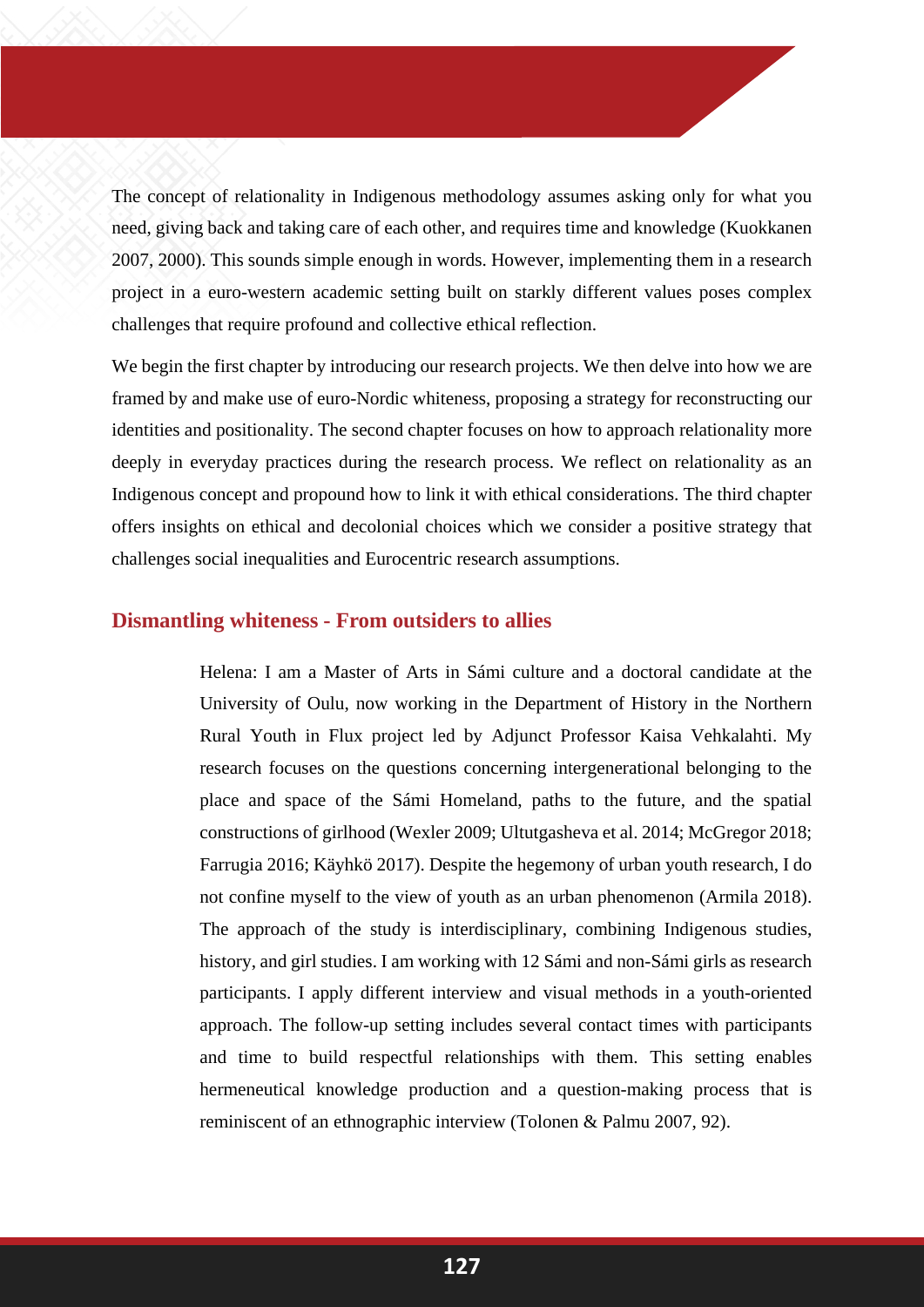Michelle: I am a doctoral candidate at the Sámi research institute, Giellagas, at the University of Oulu. Examining decoloniality (as understood by Kuokkanen 2006, 2011; Vázquez 2012; Tlostanova & Mignolo 2012, and others) in Finnish teacher education with the aim of mattering the Sámi, the focus of my research is on understanding agential processes that are operational in upholding and resisting coloniality/modernity (as understood by Lehtola 2015b; Junka-Aikio 2019; Maldonado-Torres 2007; Quijano 2007; Vázquez 2017, and others). I have identified two main areas of decolonial construction within teacher education: one involving education in Sámi contexts; the other education in a majority context. These I examine through a participatory action research (Rink et al. 2013) and decolonial discourse analysis (Passada 2019) approach in the Ketterä Korkeakoulu (Agile Academia) project (2019—2021), which enables formally unqualified inservice teachers in Sámi cultural and linguistic contexts to gain formal linguistic and pedagogical proficiency. My doctoral research is comparative and transdisciplinary, moving and discussing with educational, decolonial, critical Indigenous, and feminist thinking companions (Jackson & Mazzei 2012).

Despite global acknowledgement of the colonization of Indigenous peoples, there is a lack of consensus concerning the colonial acts implemented in Europe's Nordic countries (Lehtola 2015a). The lack thereof in Finland and Sweden places them far behind the ethico-political developments already evident in Norway, where the state has acknowledged this problematic relationship (Lehtola 2015b). The western academy, as outsiders to Indigenous cultures and land, has made and continues to make explicit efforts to maintain colonial practices and oppression (Kuokkanen 2007, 12-15).

The Nordic countries form a distinctive geopolitical area in terms of coloniality. They are defined by their peripheral position in European global colonial expansion yet are complicit with it, both in benefiting from it and through the colonization of the Sámi people and lands (Lehtola 2015). It is necessary to explicate that we are influenced in our positionality by our Nordic geopolitical upbringing and formal education. For example, we are influenced by the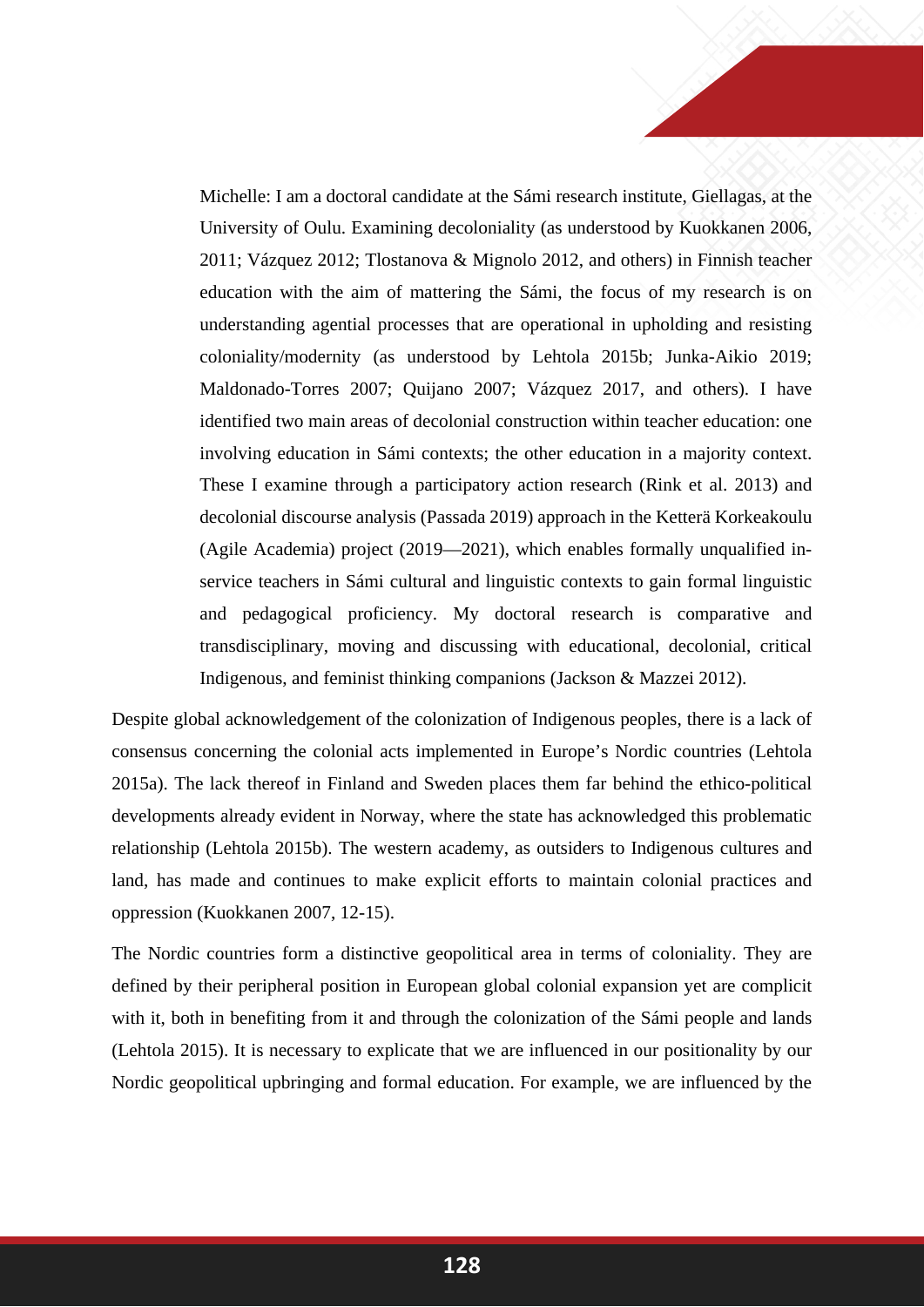narratives of innocence<sup>[1](#page-5-0)</sup> and exceptionalism<sup>[2](#page-5-1)</sup> canonized in formal education in Finland and socialization into brick sensibility<sup>[3](#page-5-2)</sup>.

The vested interests (Tuana 2006) in ignorance about Sámi people and Finland's colonial history provides an incentive to maintain that position of hegemony over the ontoepistemological assumptions of the Euro-Western white academia to which we belong. We partly attribute this structural ignorance to the logic and set of values into which the academy trains and socializes us. This logic can be described by the notion of brick sensibility, with its orientation toward progress and the knowledge-based universality of one reality (Jimmy et al 2019, 13-18). Brick sensibilities value knowledge through its measurability, accuracy, and efficacy and communicate through normativity and reason, rendering those who operate according to thread sensibilities unintelligible or silenced. Brick sensibility is dominant in the euro-western academy, where it is perceived as normal, rational, and objective. This leaves thread sensibilities with the burden of altering their inter/-introspective and relational way of communication with brick sensibilities in order to be heard. Thread sensibilities are relationally oriented, aim for ecological sustainability, and view knowledge as something you earn rather than accumulate or transmit. Elwood Jimmy, Vanessa Andreotti, and Sharon Stein (2019, 13- 18) propose these categorizations mainly for the expansion of our thinking to enable collaboration between Indigenous and non-Indigenous people, while clarifying that these categories are partial, incomplete, and occur in many forms, both having the potential to be generative and non-generative of collaboration.

Making space for thread sensibility within ourselves or others within the framework of a brick institution is tedious and has the capacity to throw off the orientation of the ethical compass we are attempting to keep on course. We have vested interests in getting research consent and seeing our research through. We are early stage doctoral candidates who intend to achieve

**.** 

<span id="page-5-0"></span> $1$  Contesting narratives of innocence in the colonial histories of the Nordic countries have produced the concept of Nordic exceptionalism (Jensen & Loftsdóttir 2012).

<span id="page-5-1"></span><sup>2</sup> Finnish and Nordic exceptionalism and innocence are concepts derived from Gloria Wekker's 'white innocence' critical discussion of past and current histories of nations tainted by coloniality yet erased from national narratives, rather than portraying an image of innocence (Wekker 2016).

<span id="page-5-2"></span><sup>&</sup>lt;sup>3</sup> Brick and thread sensibilities are the seemingly binary definitions of logic upon which we are socialized to function. Brick sensibilities are characterized by 'individuality, fixed form and linear time', and thread sensibilities by 'inter-wovenness, shape-shifting flexibility and layered time' (Jimmy et al 2019, 13-14).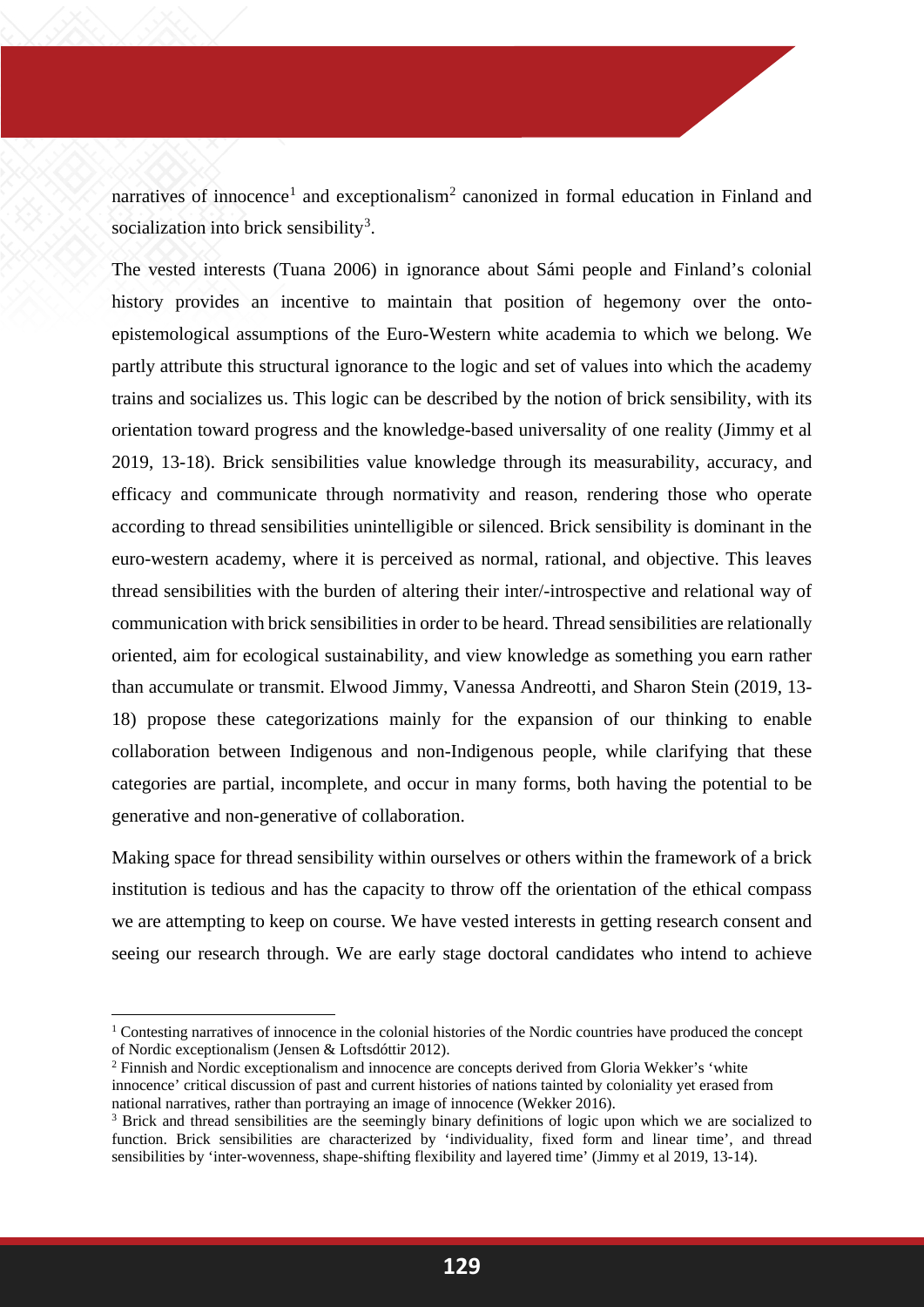publication and doctoral degrees. Among other requirements, a doctoral degree demands the showcasing of one's individual abilities as an independent researcher (University of Oulu 2017). This places temporal and economic pressure on PhD candidates. It is important to ensure that these are not projected onto the relationships we form with our research partners (Mustajoki & Mustajoki 2017). In our research projects, we build on and operate based on philosophies of relational ethics and conviviality. However, the demands placed on us through academic performativity require us to operate on the basis of individualism. This is a continuous balancing act.

#### *The space between bricks and threads*

Our positions are also influenced by the fact that we are female academics from the rural north. As such, we are not immune to the sexism present in Finnish society and academia, or to the subtle yet defining south-urban-centricity and *methodological urbanism,* meaning urbanfocused research settings, which thrive on the exclusion of north-rural issues and people in science, as well as in decision making (Sundgren 2014, 280-283; Terde & Pöllänen 2016, 130- 132). We experience the struggle to be heard and taken seriously. In addition to whiteness, when we position ourselves, gender, religion, and age other issues connected with power and positions of otherness should be considered.

Like most people, we associate ourselves with several sometimes overlapping groups and oppressions. In addition to the socialization we have undergone into brick sensibilities, we have also been exposed to and influenced by thread sensibilities. Sámi ontologies, epistemologies, and axiologies are not our own, yet we have both been influenced by them and share similarities with Sámi worldviews based on our respective upbringings, making us lean toward thread sensibility. This entails a complex and sometimes simultaneous dismantling and reconstruction of identities. Ann Ferguson (1998, 201) would have us reconstruct our 'subjectivity in resistance to categorizations and ethical norms embedded in one's socially given identities.' Turning to Indigenous and decolonial scholarship, we refer to this dismantling as a process of learning to unlearn (Tlostanova & Mignolo 2018).

> Michelle: I grew up in a non-Indigenous family in Aanaar in northeastern Sápmi. My origins lie in Swedish-speaking southern Finland and the European USA. My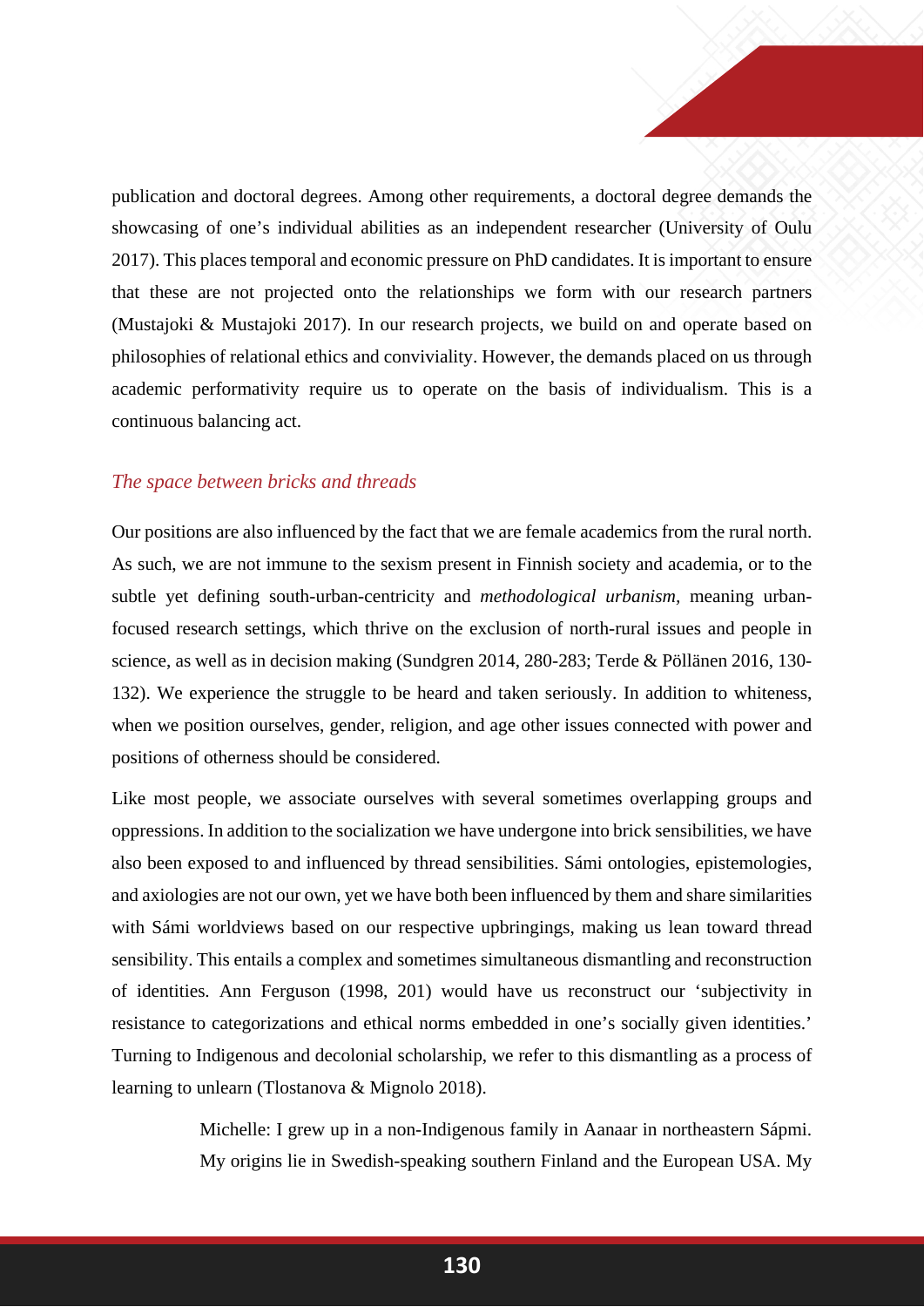family settled in Sápmi in 1986. Being engaged throughout my childhood and youth in traditional and contemporary Sámi livelihoods and arts through friendships and community activities, my understanding of my selves, the world, and all our relations has been sculpted. Especially the notion of gift-giving as a fundamental trait of self and being has urged me to move to the borders of and beyond the colonial matrix of power and its impositions (Andreotti 2016; Mignolo 2011; Kuokkanen 2006). Conforming to the ethical requirements of Sámi research is supported by my upbringing in a Sámi community, because it helps me to understand some of the tacit knowledge that is not always straightforwardly expressed (Lehtola 2019b).

Helena: My background lies in the rural northern Finnish landscape. I grew up in a small rural village near Oulu, and I now live in Liminka in the middle of the fields with my family. Remote lifestyles, small communities, and relatively long distances to school and to friends are familiar to me, forming part of my childhood memories and everyday life. I come from the outside into the sphere of Sámi research (Smith 1999). My educational background is at the Giellagas Institute, where I began to study Sámi Culture in 2010. The entrance examination book of the Giellagas Institute, Vuokko Hirvonen's dissertation *Saamenmaan ääniä, saamelaisen naisen tie kirjailijaksi* (1999), inspired me toward the academic sphere of Sámi studies by leading me to question my understanding of gender roles and feminism, and prompted me to rethink questions of minorities and gender. Even if feminist literature was not new to me, I was challenged to see different critical views and unfamiliar power structures. At the same time, however, I could find familiar features connected to my rurality and position in the chain of generations.

#### *Learning to unlearn*

The process of learning to unlearn entails becoming comfortable with the uncertainty of not knowing. It implies letting go of epistemic authority. This includes a commitment to 'try to minimize, [...our] learned tendencies to seek quick solutions' (Jimmy et al. 2019, 29). For us, this means, among other things, remaining open to different interpretations from our own, maintaining an open and continuous dialogue, and allowing the building of research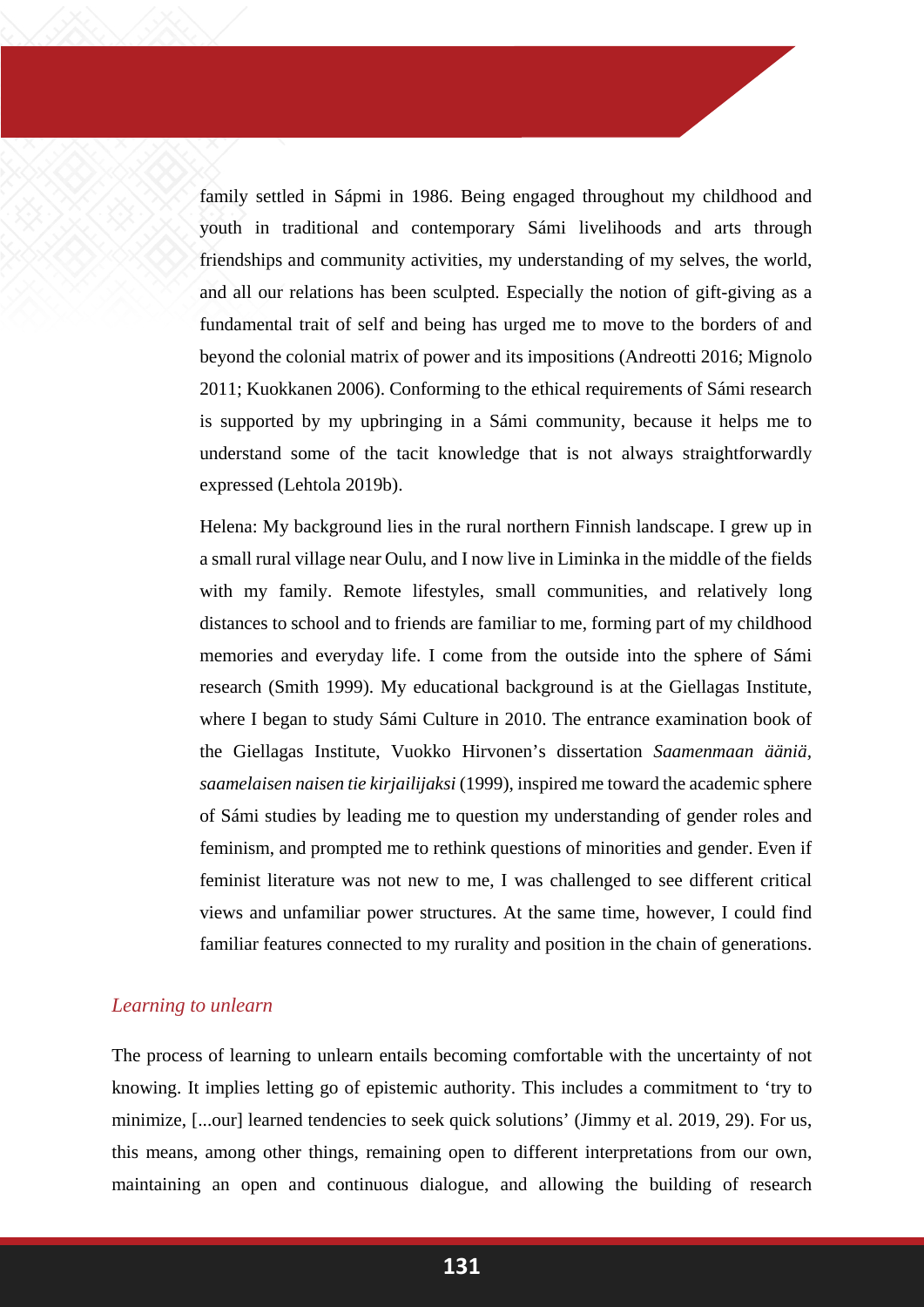relationships to take time. In laboring to dismantle assumed privileges and socialized sensibilities, we acknowledge that dealing with whiteness and self-assumed innocence is unsettling. In resistance to the academic demands of certainty, we embrace uncertainty in research processes and suggest, in line with decolonial thought (Mignolo & Walsh 2018), that the aim of our research is not to produce absolute answers but to propose a context-specific way of advancing toward more ethical research conduct in Sámi/Indigenous research contexts.

We do not remain silent about our whiteness, because we do not wish to partake in society's and science's vested interest in that silence and ignorance (Tuana 2006). Silence only contributes to the continued enabling of the prevailing dynamics of white privilege (Valkonen 2018, 150). By acknowledging the concept of white privilege, we do not intend to create or reinforce uneven power structures but to dismantle and reshape western thinking about Indigenous peoples as *'less than'*, highlighted by Margaret Kovach (2015, 51). Without analysis, whiteness remains the invisible norm. Instead, the entitlement that comes with constructed whiteness can be appropriated and used to bring attention to narratives of the subaltern, other, Sámi, Indigenous (Tlostanova & Mignolo 2012).

We practice in both our research activities and personal lives – which we do not separate binarily – the building of bridge identities within ourselves. Instead of an insider/outsider dichotomy, we choose to identify with bridge or ally identities as non-Indigenous academics in Sámi/Indigenous research. Bridge/ally identity politics may work as an 'antidote to the neoimperialist relations' prevalent in euro-western human sciences (Ferguson 1998, 202). Bridge or ally identities are a strategy that considers historical and local contexts in research relationships, different groups with different and overlapping oppressions, and challenges researchers' power and privilege by demanding critical self-reflection and power sharing, for which we argue in this article. It seeks to create something unpredicted and contextually relevant through the 'braiding' action taking place at the edges of bricks and threads that encourages generative being in both sensibilities. It is characterized by collective decision making in 'a mutually defined process that centers the people impacted [...]; collective accountability; attention to different sensibilities' (Jimmy et al 2019, 34).

This form of collaboration comes with some preconditions, namely: an understanding of colonial history and the colonial present; the developing of a non-rigid language that makes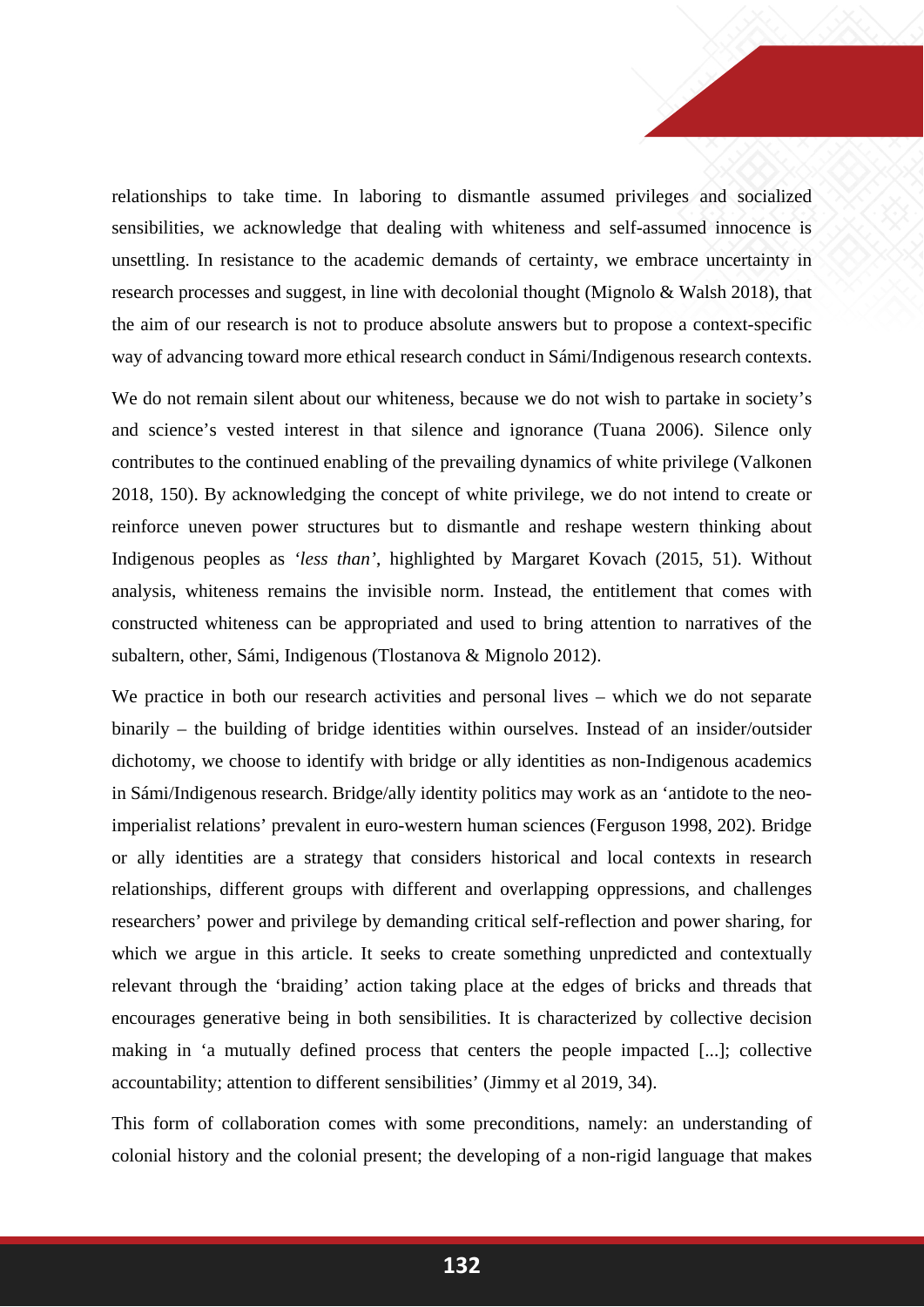visible the generative and non-generative manifestations of bricks and threads; and commitment. An ally position is not chosen to improve one's image, for redemption, to justify one's position, as an excuse, or to speak for others; but for the purpose of making space and sharing burdens in acknowledgement of intertwined pasts, presents, futures, and health, and with a willingness to be uncomfortable, to be decentered (Jimmy et al. 2019, 37-40).

Sámi, other Indigenous, and more recent feminist scholars have called for the development of 'positive visions of ethico-political strategies to challenge social domination' (Ferguson 1998, 197) and methodologies, including pedagogies, which 'accentuate hope, love and shared community in Indigenous contexts' (Keskitalo et al. 2018, referring to Denzin; Lincoln & Smith 2008). We do not merely assume an affirmative perspective but attempt to address a recognized gap to shift the focus of research from the negative pull of coloniality/modernity toward finding positive solutions for recreating social justice (Keskitalo et al. 2018; Kuokkanen 2011).

#### **Leaving objectivity – building relationships**

Relationality/relationship and reciprocity are important features of Indigenous knowledge and value systems (Wilson 2008, 77; Chilisa 2017, 328), and reflect on research relationships built with Sámi/Indigenous researchers, the community, environment, and cosmos (Wilson 2008, 77, 80-96). By relationality, we mean consciousness of the importance of interaction and relationship in the research process (Heikkilä & Miettunen 2016) and an ontological stance of subjects without clear boarders that is interconnected with our being in this world (Braidotti 2006, 238-239; Kuokkanen 2007, 38). Relationality, like decolonial love, prioritizes communication between the self and Others over the preservation of the individual/ego, is preferential for the colonized and racialized of the earth, and seeks to restore or create a reality where all subjects can give and receive freely in societies founded on the principle of *receptive generosity* (Maldonado-Torres 2007, 260 drawing from Frantz Fanon).

Drawing from 'culturally compatible ontological and epistemological approaches' and methodologies can be a means of decolonizing research practices (Boekraad 2016). For example, in their discussion of relationality and ethics in Sámi research, Lydia Heikkilä and Tuuli Miettunen (2016, referring to Ranghild Nilsson 2016) draw attention to the concept of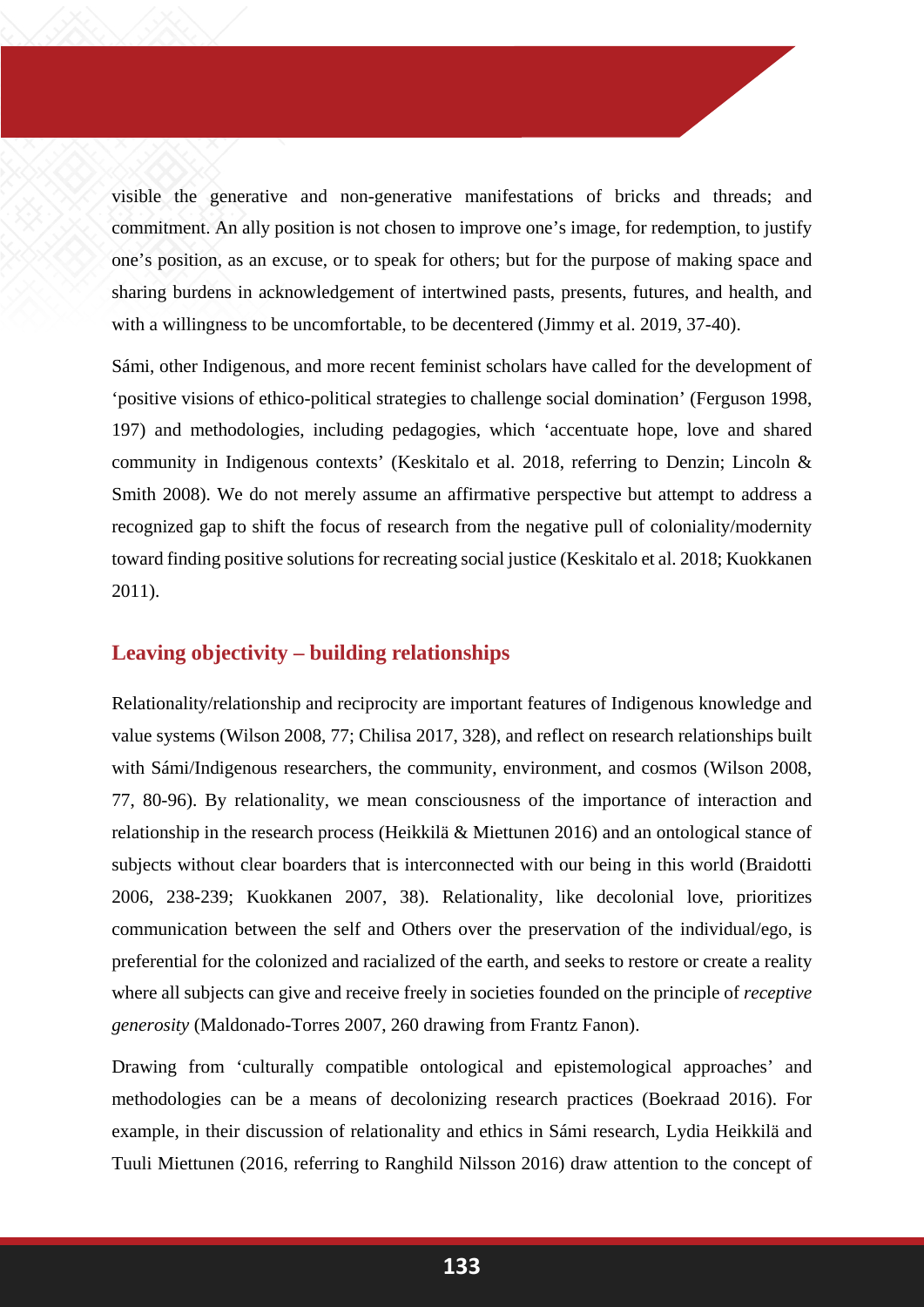soabalašvuohta – amicability, emphasized as a central value in Sámi culture, foregrounding the epistemological importance of dialog in Sámi research ethics. This notion supports an emphasis on dialog in our relationship with each other, our respective thinking companions, and our research partners in finding solutions together.

Shawn Wilson (2008, 77, 100) highlights the concept of *relational accountability* in building relationships within Indigenous communities and encourages researchers to ask themselves 'How do my methods help to build respectful relationship between the topic that I am researching and myself, and between myself and research participants' and 'What is my role as researcher in this relationship and what are my responsibilities?' Relational accountability builds on a critique of academic objectivity and focuses instead on hermeneutical knowledge production and accountability to oneself, the community, the environment/cosmos, and one's research topic. It considers the whole research process, from selecting the topic to presenting its outcomes (Wilson 2008, 100-107). A decade later, it can be noted that by thematizing these value choices, Wilson has created an important basis for other researchers to follow and shape their approaches toward more relational and sustainable ways of conducting Indigenous research.

In our respective research processes, we have constantly sought out Indigenous and decolonial thinking partners at conferences, seminars, and in private discussions to ensure the relevance and ethical sustainability of our research topics and methods as they develop:

> Michelle: Having deepened into decolonial discourses, I felt drawn to focus entirely on the decolonization of mainstream teacher education. I was, however, encouraged to also focus on the education development needs of Sámi-speaking people, as well as culturally sensitive (Keskitalo 2010) and responsive (Janhonen-Abruquah et al. 2017) teacher education, which I then chose to include.

> My research is guided overall by Indigenous research ethics, and at this early stage of my research, I have focused on anticipatory ethics (*ennakoiva etiikka*) (Mustajoki 2018). The different stages of anticipatory ethics entail ethical analysis, clarifying questions about the researcher's vested interests, the power of choice, who benefits from the research, and a comparison of the perspectives of ethical justification to identify the values on which ethical decisions are based and act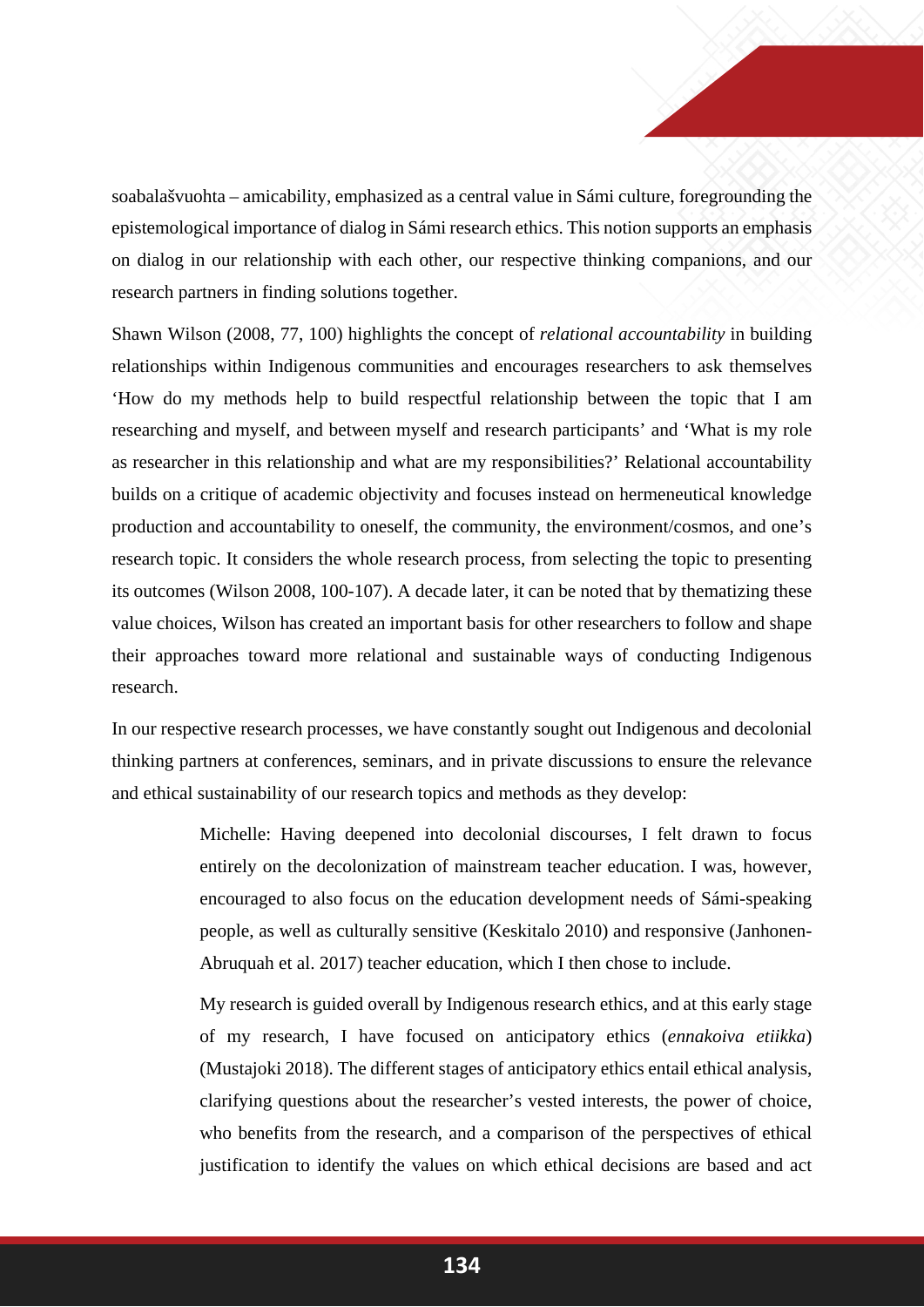accordingly. I have identified some of these values as respect, conviviality, selfeffacement, and challenging hegemonies. Practicing anticipatory ethics means maintaining a continuous dialogue with the community of interest – the Sámi, within myself, and with the research community.

Helena: My research builds on two ethical approaches: Indigenous ethics and the ethics of childhood and youth research. In addition to the concepts of collectivity and power sharing, Indigenous ethics emphasizes, as stated in this article (Kovach, Kuokkanen, Wilson), a youth-oriented approach drawing from youth's own experiences, opinions, and interests. It takes note of the vulnerable age of participants, implies an objective of protection, and respects the differences of research participants (Vehkalahti et al. 2010, 16-17; Laukkanen et al. 2018, 93-94; Rutanen & Vekalahti 2019, 15).

Although the Finnish National Board on Research Integrity (2019, 61) demands an ethical review from the human sciences ethics committee for youth under the age of fifteen who do not have their parents' consent, in our research group, we have chosen to focus on the inclusion of families in the research process by asking for consent from both youth and parents, whether a young person is younger than or already fifteen. Research content and information sheets are translated into two languages, North Sámi and Finnish, and can be found on our project website (NorFlux 2018).

Heikkilä and Miettunen (2016) foreground the importance of localizing oneself as part of the interaction between the community and the researcher. The question *Where are you from?* is common among Indigenous groups and foregrounds the relationship with the community, but it also reveals the importance of family and relations (Wilson 2008, 84-86). Bagele Chilisa (2012) recommends the involvement of *community members* in both the analysis and interpretation of research findings. We pause on the interpretation of *community*. It is something that is also under discussion within the working group for the Sámi research ethics' board (Lehtola 2019a).

For us, as academics, the Giellagas Institute represents the Sámi community within our university and our daily research activities. The Sámi research community, which is a broader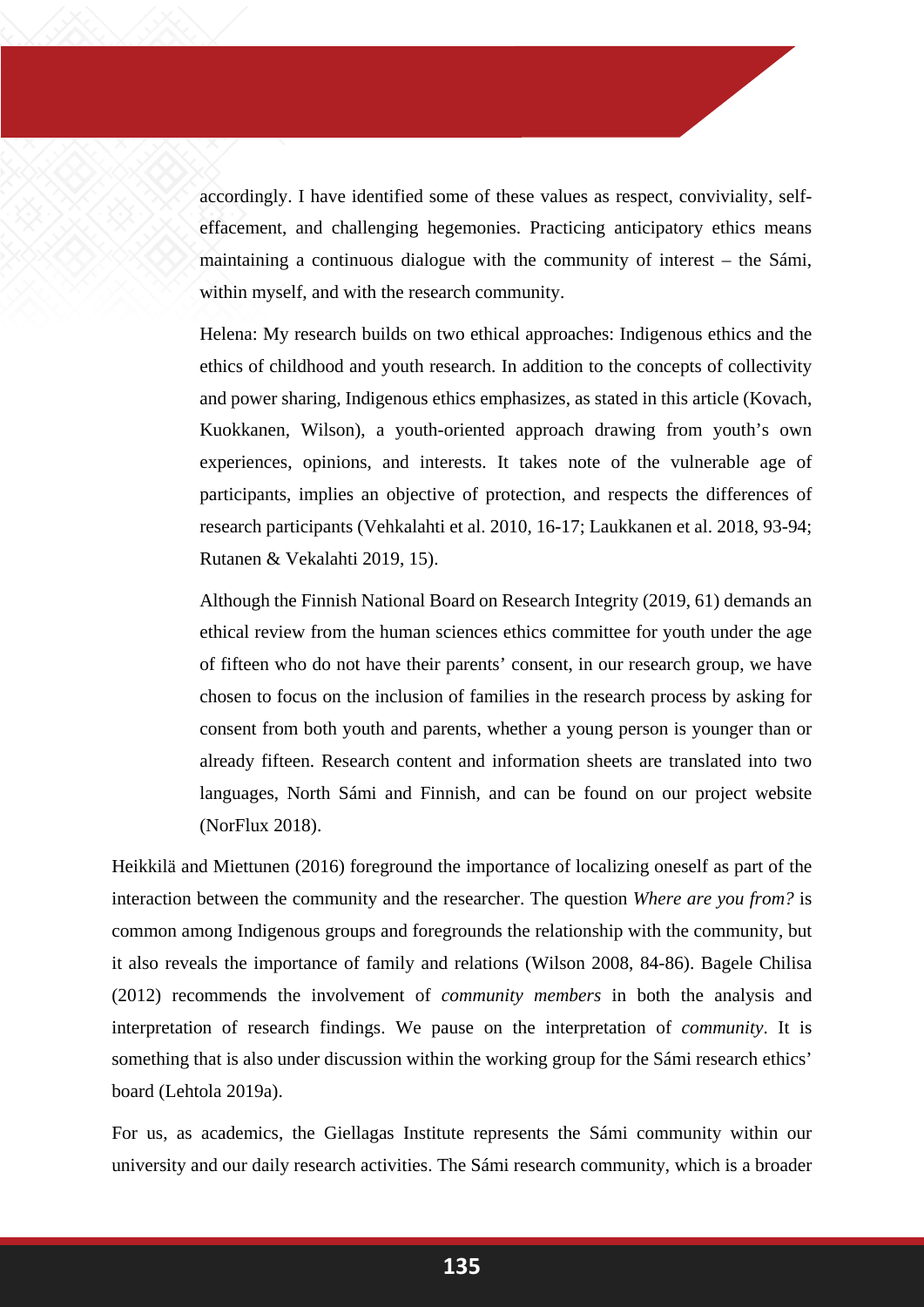community consisting of several universities and research institutes, also has some representational capacity. In addition, there are also local communities, the individuals with whom we produce data. In Helena's research, youth form communities of their own. Some of our research partners are located around Finland and Sámi Homeland, and we answer to them directly despite the geographical distance.

#### *Toward responsible research ethics*

As a possible approach for moving toward more responsible research ethics in the sphere of Sámi research in the Finnish/Nordic context, we suggest that research ethics be practiced relationally. An important step toward acknowledging Sámi people and cultural heritage in research was taken in the fall of 2019 when, for the first time, the Finnish National Board on Research Integrity (TENK) specifically mentioned that 'the Sami, as an Indigenous people [...] have the right to maintain and develop their own language and culture' as part of general ethical research principles. Ethical research principles provide instructions for the treatment and rights of individual research participants and set limitations to research practices and guidelines for the need of ethical review, which we follow as researchers based in Finland (TENK 2019, 48- 54).

However, these instructions offer no specific guidelines for implementing respectful research that involves communal values, and therefore the tools that need to be created (Heikkilä & Miettunen 2016). The absence of a Sámi ethical review board in Finland and a clear set of guidelines challenges researchers to constantly reflect on ethics and cultural sensitivity in their everyday work. While Wilson sets his critique of the demand for objectivity in the Western research tradition, Inker-Anni Linkola and Pigga Keskitalo (2016) call for spatial contextualization in building an ethical approach, rather than seeking universality. We therefore argue that in addition to existing ethical guidelines and ethical (pre-)review, *relational ethics* that focus on cultural context, reciprocity, and communication are needed (Kaukko et al. 2019, 89-91).

The Sámi Parliament in Finland provides guidelines for researchers aspiring to do research related to Sámi cultural heritage or traditional knowledge, advising them to turn to the Sámi Parliament or the Skolt Sámi Village Meeting as representatives of the Sámi community for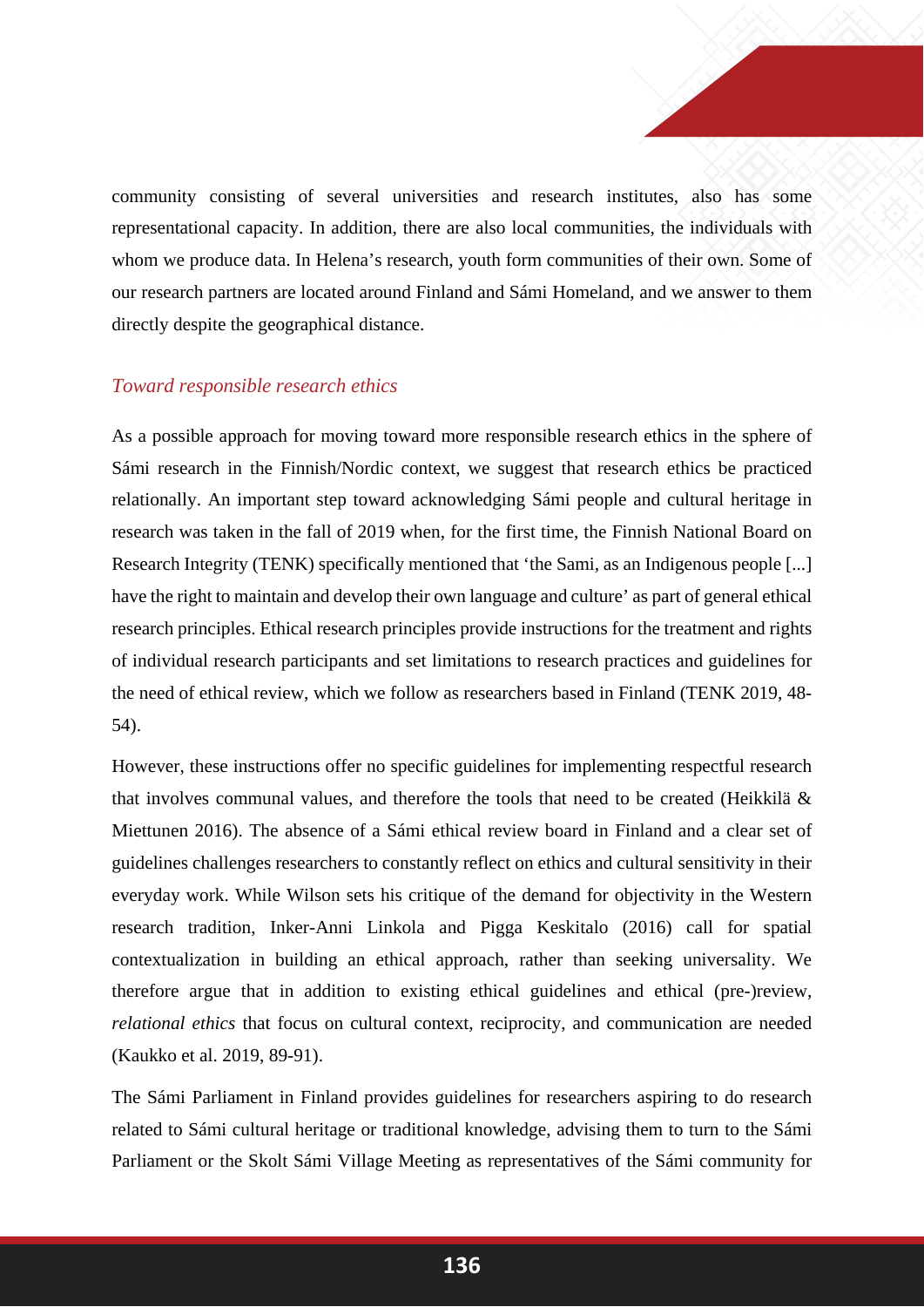preliminary consent (the Sámi Parliament 2019). Giellagas Institute 'has a nation-wide responsibility to organize, introduce and provide Saami language and cultural studies and research at the academic level' (Giellagas Institute 2019). Discussion of Sámi-based ethical review has been ongoing for decades in Finland. However, a working group for creating ethical guidelines for Sámi research has been established, which foreshadows changes to ethical practices (Juutilainen & Heikkilä 2016; Sámi Research Ethics, Working Group 2018). This process of defining Sámi research ethics in Finland might benefit greatly from non-Indigenous and Indigenous partners meeting 'each other across deeply learned divides, [to] revisit and deconstruct their shared past, and engage carefully with the realization that their present and future is similarly tied together' – not separate (Donald 2012, 102).

Community consent is crucial in Indigenous methodologies (UNDRIP 2007, Article 10). An acknowledgement of and emphasis on knowledges as co-produced, as well as power and benefit sharing (Boekraad 2016), leads to the destabilizing of power and privilege structures (Ferguson 1998). For us, obtaining consent is not merely a single disconnected action but a continuing dialog with research partners and the different communities involved, a process of the ongoing negotiation of consent.

## **On the path to decolonizing and indigenizing research practices/frameworks**

In this article, we understand decoloniality through relationality, meaning that we consider how 'different local histories and embodied conceptions […], including our own, can enter into conversation and build understandings that cross both geopolitical locations and colonial differences, and contest the totalizing claims and political epistemic violence of modernity' (Mignolo & Walsh 2018, 5). Relationality here also implies the acknowledgement of interdependence and insufficiency without our research partners: '[It] shows us that there are limits that we cannot overcome on our own, […] that we are embedded in a history that configures our present' (Vázques quoted in Hernández & te Velde 2018, 100). Decolonial positioning is therefore about locating oneself in relation to others, the Earth, and different temporalities.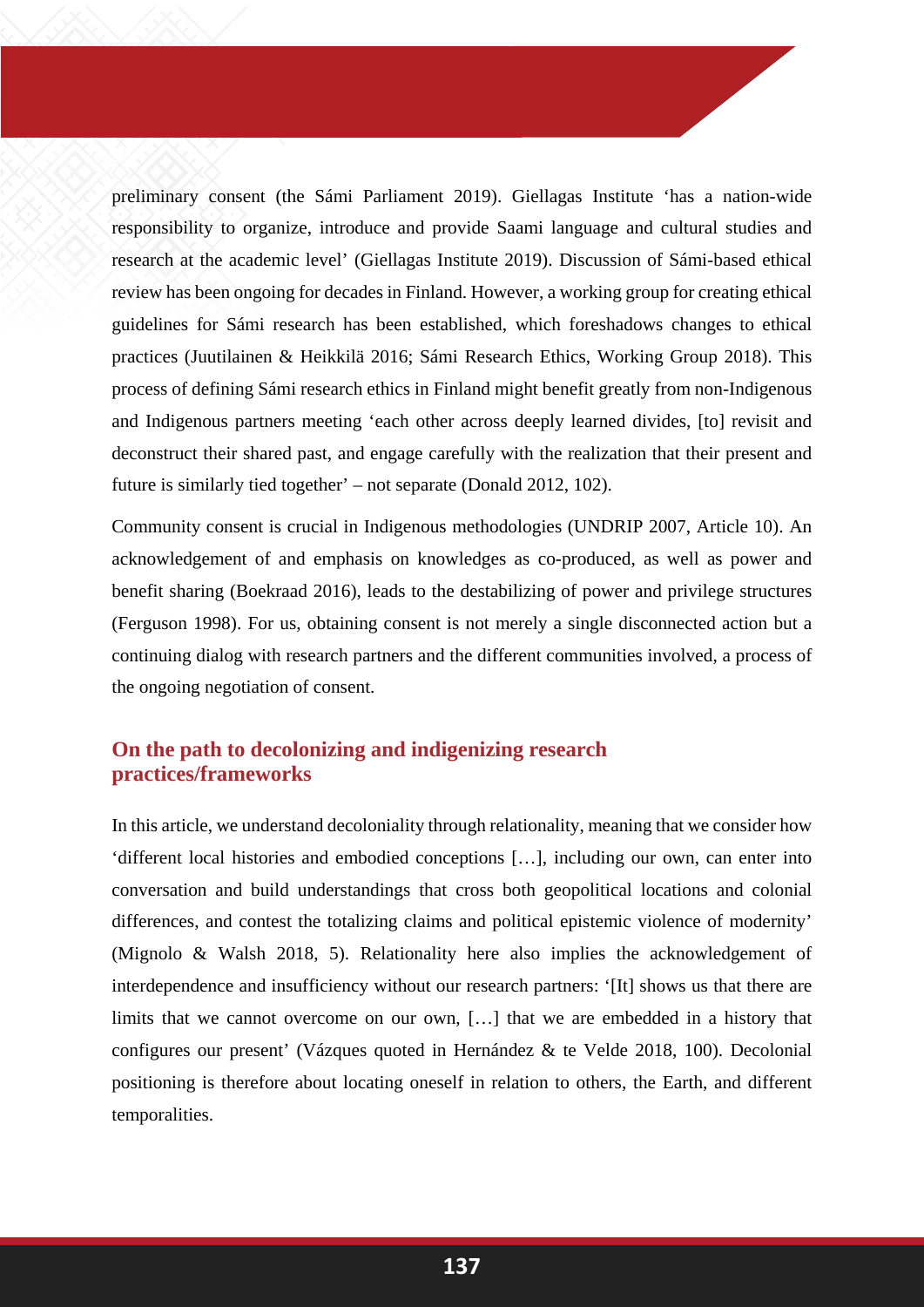Decoloniality can also be discussed as hospitality toward the other, a philosophy of welcoming and responsibility for the other (Derrida 2002, 364, quoted in Kuokkanen 2011,  $xix - xx$ ). Historically dominant practices of research on Indigenous communities involve *running away with* the traditional knowledge of Sámi and other Indigenous people (Kuokkanen 2000, 420; Kuokkanen 2002, 245-246). Studies involving and *on* Indigenous peoples have predominantly been carried out without community involvement and applying practices such as helicoptering, in which researchers have come, collected the required data, and left without giving anything back to the community (Ferreira & Gendron 2011, 154). As Rauna Kuokkanen (2007, 6-7, 77) highlights, *giving back* is a demand of contemporary Indigenous research, since Indigenous peoples have been exploited socio-culturally, economically, and epistemologically by western researchers for centuries.

> Helena: During my time in the municipalities, I have heard a number of stories about researchers gathering data and leaving without repatriating the knowledge. I have agreed to cooperate with different communities in later phases and to share the knowledge (Kuokkanen 2002, 251 referring Smith 1999) – for example, by participating in the local educational training and educational work at the university. Giving back to the communities in this project is a continuous negotiation process and demands ethical reflection on how to implement it, without endangering anonymity but offering the opportunity to make the impact young participants seek.

> Michelle: In my role as a researcher, I invite research partners, Sámi, and otherwise ethnically defined teachers in Sámi contexts to engage in developing and contributing to a culturally sensitive and responsive education program, the purpose of which is to meet the acute needs of Sámi education, and a decolonial reading of teacher education curricula. They are invited as theorizers and coproducers of knowledge.

> My responsibilities in research relationships require me to familiarize myself with and respect the 'historical, geographical, social, cultural and spiritual context, as well as the environment' of the people with whom I am working (my own translation of Heikkilä & Miettunen 2016, referring to the works of Kovach 2009,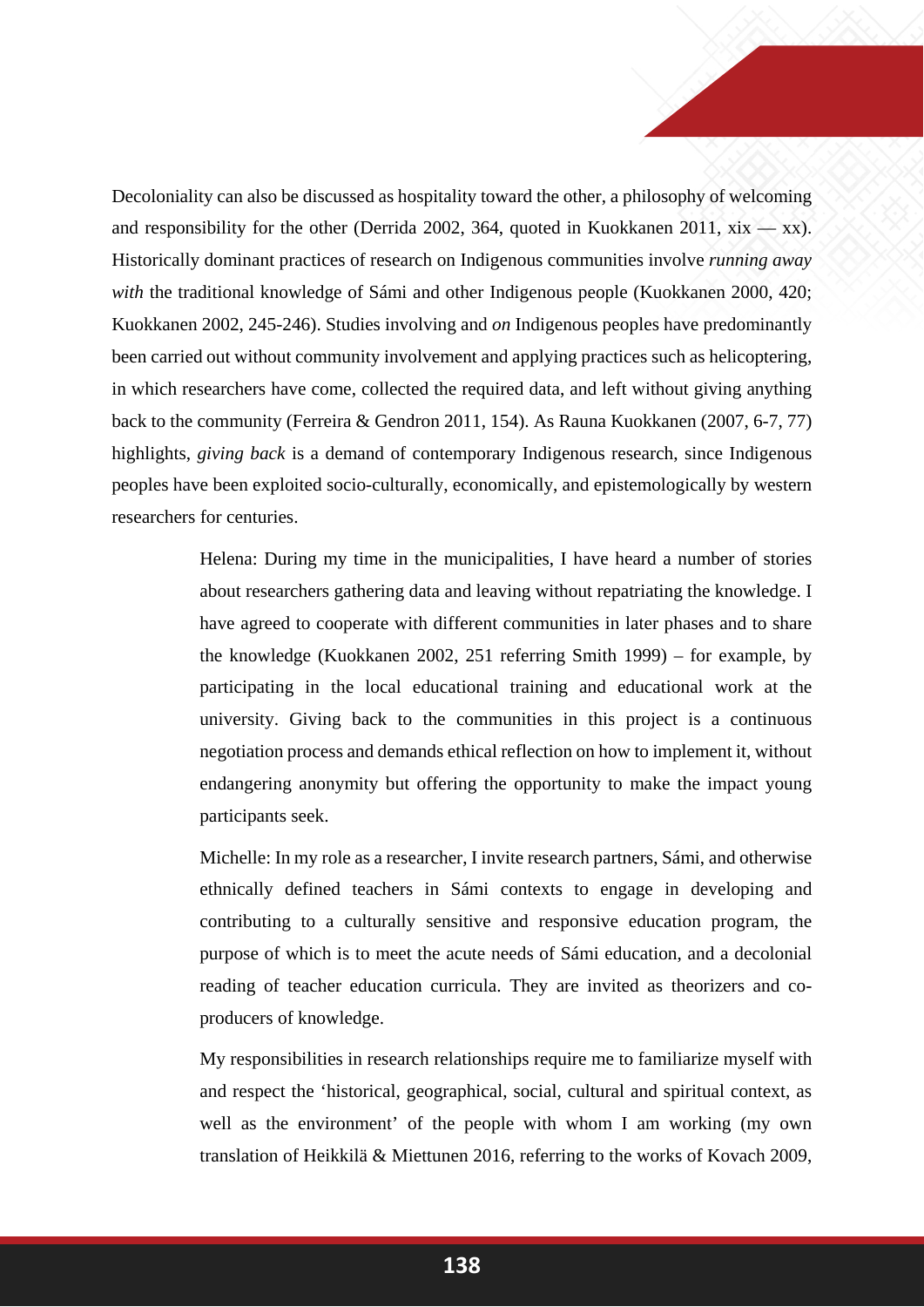Kuokkanen 2007, and Little Bear 2000). I bore this familiarity and respect throughout my childhood and youth in Aanaar, and continue to nurture it through friendships and engagement in Sámi cultural and academic activities.

Miranda Fricker (2007) and Karin Murris (2018) suggest that narratives of the *other*, such as the Sámi, should be considered macro-narratives that need to be heard with onto-epistemic justice. A way of practicing this is through prioritizing Indigenous sources and considering non-western forms of knowledge transmission such as storytelling (Wilson 2008), remembering (Vazquez 2009), music, and visual expression (Kallio & Länsman 2018) as equal in value to traditionally euro-western literary knowledge. This is applied in our research methodology to producing reflection outlets that take various audiovisual forms – for example, photographs and drawings. Appropriating Indigenous research discourse can be avoided, for example, by paying tribute to Indigenous scholars for their achievements. Kuokkanen (2002, 250) brings to our attention the benefits of reconstructing research relationships beyond dualist notions of the colonizer and the colonized, and that research methods based on western traditions can be used complementarily in Indigenous research.

Cultural sensitivity, which is key to respectful research practice, implies attuning to culturally bound definitions of time, place, and knowledge, and having a decolonial, decentering aim (Keskitalo 2010, 26-27, 249-253). In our respective research projects, we aim to interact in a culturally sensitive manner that enables community involvement in defining research paradigms and results. This aim does not go unchallenged.

The burden of proof and understanding falls predominantly on the shoulders of the marginalized (Jimmy et al. 2019). Knowledge of history, language, traditions, and culture has been seen as a key requirement for conducting Sámi research (Linkola & Keskitalo 2016, referring to Bull 2002). Kovach (2015, 51-53) has even questioned the possibility of indigenizing research due to western models and language-related limitations of epistemology. In the process of interpretation and translation, from spoken language to written script or one language to another, one is navigating between epistemologies, and some knowledge is lost along the way (Kovach 2015, 52-54).

Academic literature is predominantly available in English or in the majority language of a given country. Due to the colonization of the Sámi in Finland and the Finnishization process (Lehtola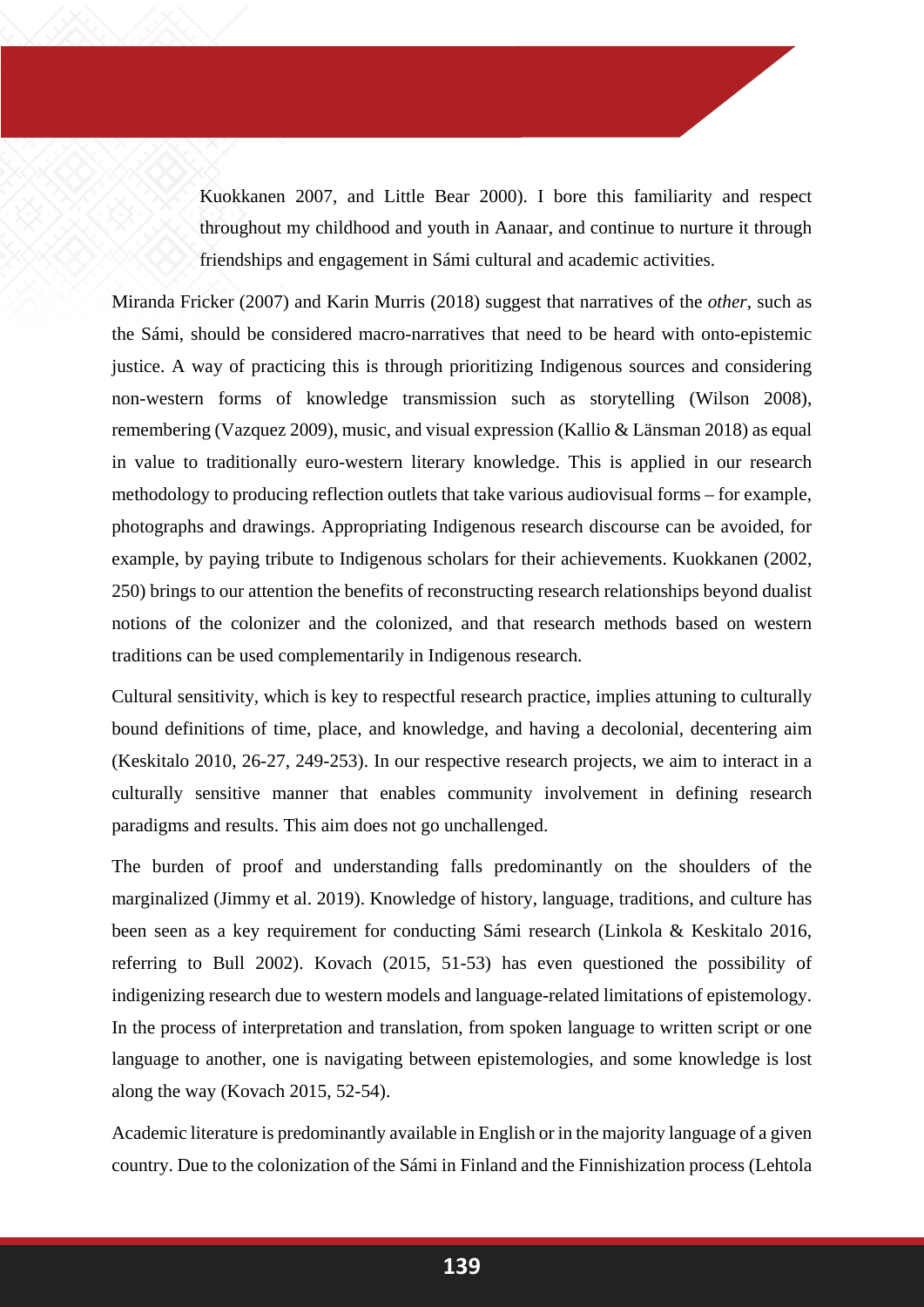2015a), there are generational gaps in the transmission of Sámi languages to current generations. Most of our research participants are therefore predominantly Finnish speaking. However, in Sámi research, considerable effort has been made to revitalize and increase literature and literacy in Sámi languages. Although it would be preferable, due to our limited language skills and temporary research funding, we lack the capacity to prioritize or process research participant communication *entirely* in any of the three Sámi languages in Finland.

Shifting the burden of proof and understanding remains unattained. In the context of Sámi research ethics and engaging in public Sámi discourse, our research projects are not comprehensive, because some literature remains inaccessible to us. We depend mainly on the dominant languages in both interaction with research participants and in publication, so our work is given back to the community in either Finnish or English. Despite this complexity, we do not remain unconcerned about language but strive in operating with our limited capabilities to offer opportunities to use the Sámi language as part of our interviews.

Another form of giving back and decolonial practice is to carve space in the academy for Indigenous and other non-European knowledges of thread sensibilities by acknowledging epistemic contributions. Kuokkanen (2011) calls the academy to recognize Indigenous epistemes as a gift, challenging the system on which the academy now operates with a radically different value system. It is the misanthropic skepticism, that is *who is* and *who is not*, in which euro-western science is rooted that inhibits it from accepting the gift that others, among them the Sámi, have to offer (Maldonado-Torres 2007). By doing research in which Sámi/Indigenous voices are the starting point of our research topics, decisive in our methodological choices, and highlighted in our research outcomes, our doctoral research projects respond to this call.

While foregrounding Indigenous and decolonial methodologies, we are unable to construe Indigenous methodologies ourselves, because we are not rooted in Sámi worldviews, community, and ancestral belonging, as the works of Kuokkanen (2011, 2000) and Saami Resilience Memes (2019) exemplify. Although these worldviews resonate deeply with us, it remains our position to walk *alongside* the Sámi on this path of decolonizing research. We therefore find it useful to move in our research projects with feminist new materialist epistemologies and ontologies, that opens new possibilities to dismantle the dichotomies between human and non-human, and reconstruct the understanding of temporality. We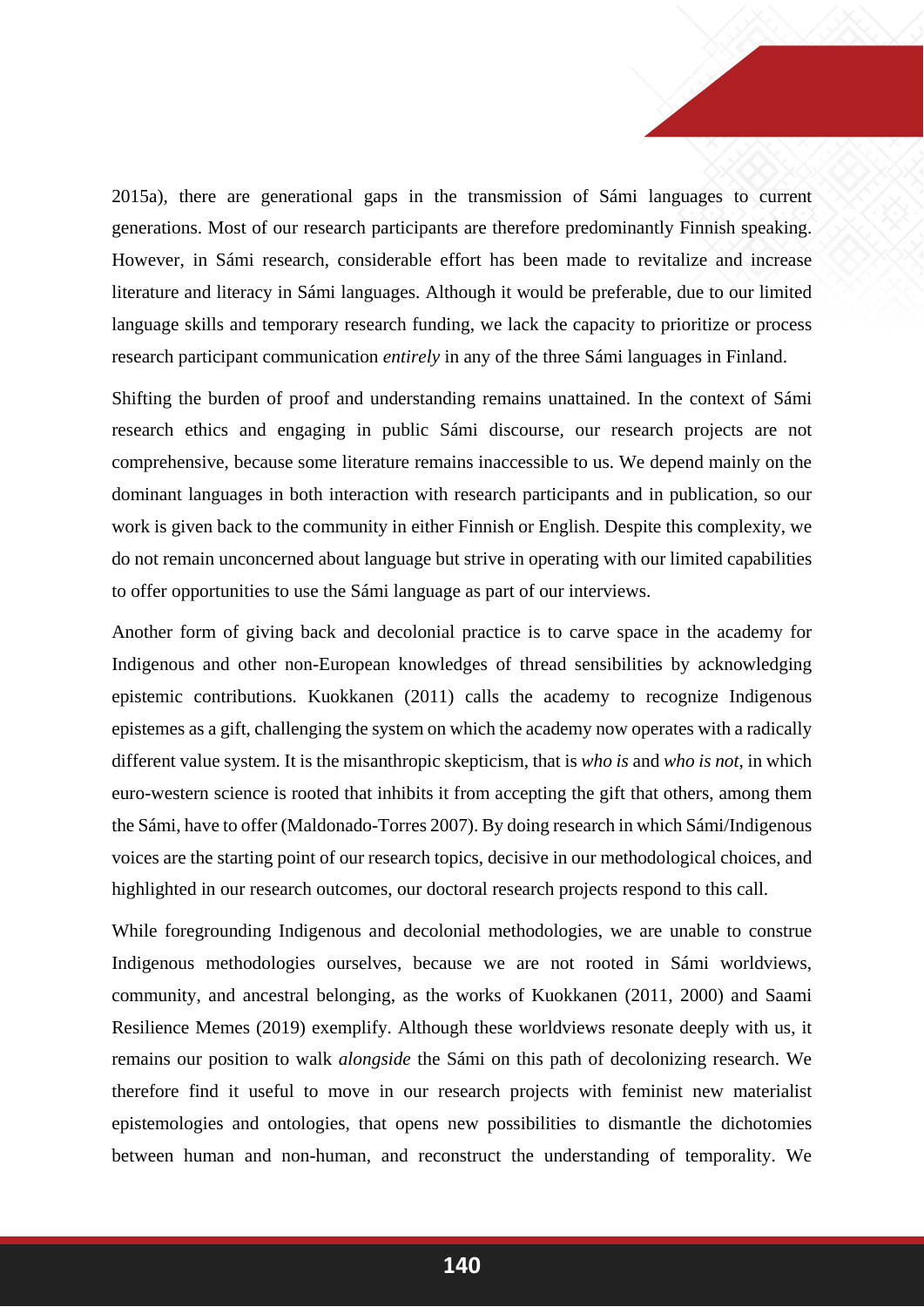therefore use both Indigenous and western-based research traditions in our respective research projects in accordance with these acknowledgements.

As an act of braiding/relationality, we commit to sharing the results of our respective research projects, with reference to Sámi and other local contributions, with schools in the Sámi Homeland, urban Sámi unions around Finland, and through the information channels of the Giellagas Institute, and where resources allow for it in the Sámi languages. The interview transcriptions of our projects will be archived in the Sámi Culture Archive, thereby returning data to the Sámi community under the archive's regulations (Sámi kulturarkiiva). This means that although we are ethnically non-Sámi, we play a role in giving, and bear a responsibility to *give* to, decolonization, and are therefore adding our voices to Indigenous/Sámi research.

## **Conclusions: 'Are you creating space or taking space?'***[4](#page-17-0)*

In this article, we have laid out our journey toward unraveling our whiteness, backgrounds, and in-between position by reflecting on our position as *bridge/ally identity* in Indigenous research contexts and providing practical examples. Our discussions of our complicity and our privileged positions derived from *white* and *euro-western* academia, as well as of intertwined brick and thread sensibilities, lead us to reject the taking of either outsider and insider positions (Smith 1999): Although this is an explicit way of depicting the researcher's position, it does not resonate with the spectrum of approaches in Indigenous-related research. We have discussed how researchers' power and white privilege can be challenged by the co-production of knowledge and power sharing, how to interpret ethical guidelines, and how we navigate between Indigenous and western academic spheres in our own research projects.

We hope that our reflections on ethical choices and positionality can serve as examples for how non-Indigenous students and academics can apply these guidelines. In this article, we have pooled some important guidelines for Sámi/Indigenous research ethics that may help others in their ethical navigations. Our primary claim, based on our findings, is that everyone, and especially non-Indigenous researchers, should undergo a thorough and transparent process of relational ethical positioning when engaging in Sámi/Indigenous-related research. In a recent presentation on Sámi research ethics at a research ethics seminar for University of Oulu

 $\overline{a}$ 

<span id="page-17-0"></span><sup>4</sup> Kovach (2015, 52).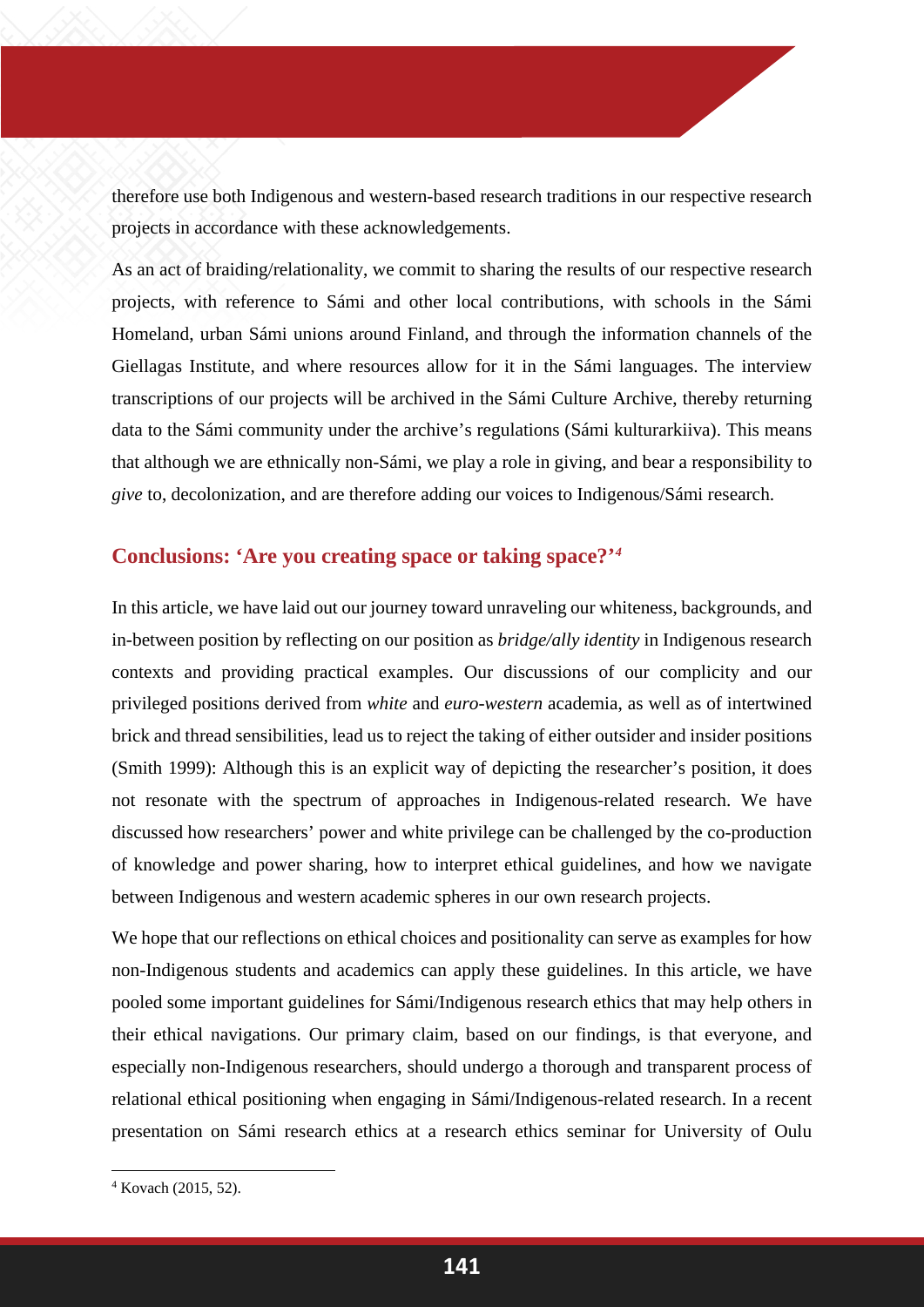researchers, Professor Veli-Pekka Lehtola urged research institutions and stakeholders to make ethics a point of deeper investigation rather than a mere formal requirement (Lehtola 2019a).

In choosing research methods, we consider the ethical implications of using a given method in an Indigenous research context – we ask ourselves again, in consultation with Indigenous sources, whether the topics and methods are helpful for the community, and whether they place Indigenous people in a position of inequality. This article shows that the treading of paths in Indigenous methodologies and Indigenous research ethics is not uncomplicated. As Vanessa Andreotti (2019) and Ann Ferguson (1998) warn us, we must be careful not to resort to simple solutions for complex matters, such as youth studies and decolonizing education and academia.

From our position as allies in Indigenous research, we 'challenge Western policy makers and academics' claim to universal expertise by juxtaposing voices of dissent and beliefs and the other in modern science' (Ferguson 1998, 196). We suggest that what we and others like us in their positionality can do in the context of Indigenous research, not excluding the realms outside of it, is to work with the Foucauldian idea of 'opening up spaces for subjugated knowledges to speak' (Ferguson 1998, 195). Although we have discussed our process of positioning ourselves, we have discovered that this process continues as the discourse on Sámi/Indigenous research ethics progresses, and the cultures and time we inhabit change.

## **Acknowledgements**

We would like to express our heartfelt appreciation to the reviewers of this journal, our supervisors Marja-Liisa Olthuis, Tuija Huuki, Kaisa Vehkalahti and Anni-Siiri Länsman, for their challenging and encouraging comments, our research partners for their trust and contributions, and our families for their invaluable support. We extend our gratitude to Jenny and Antti Wihuri Foundation, Eudaimonia Institute, The Finnish Cultural Foundation; Taru, Ilmari ja Pentti Manninen Rahasto, the Faculty of Humanities at the University of Oulu and Giellagas Institute, for enabling this article through their financial support. We also thank the Ketterä Korkeakoulu and NorFlux -projects, Giellagas Institute and the Northern Research Group for History of Childhood and Education for their reciprocal welcome and inspiring companionship.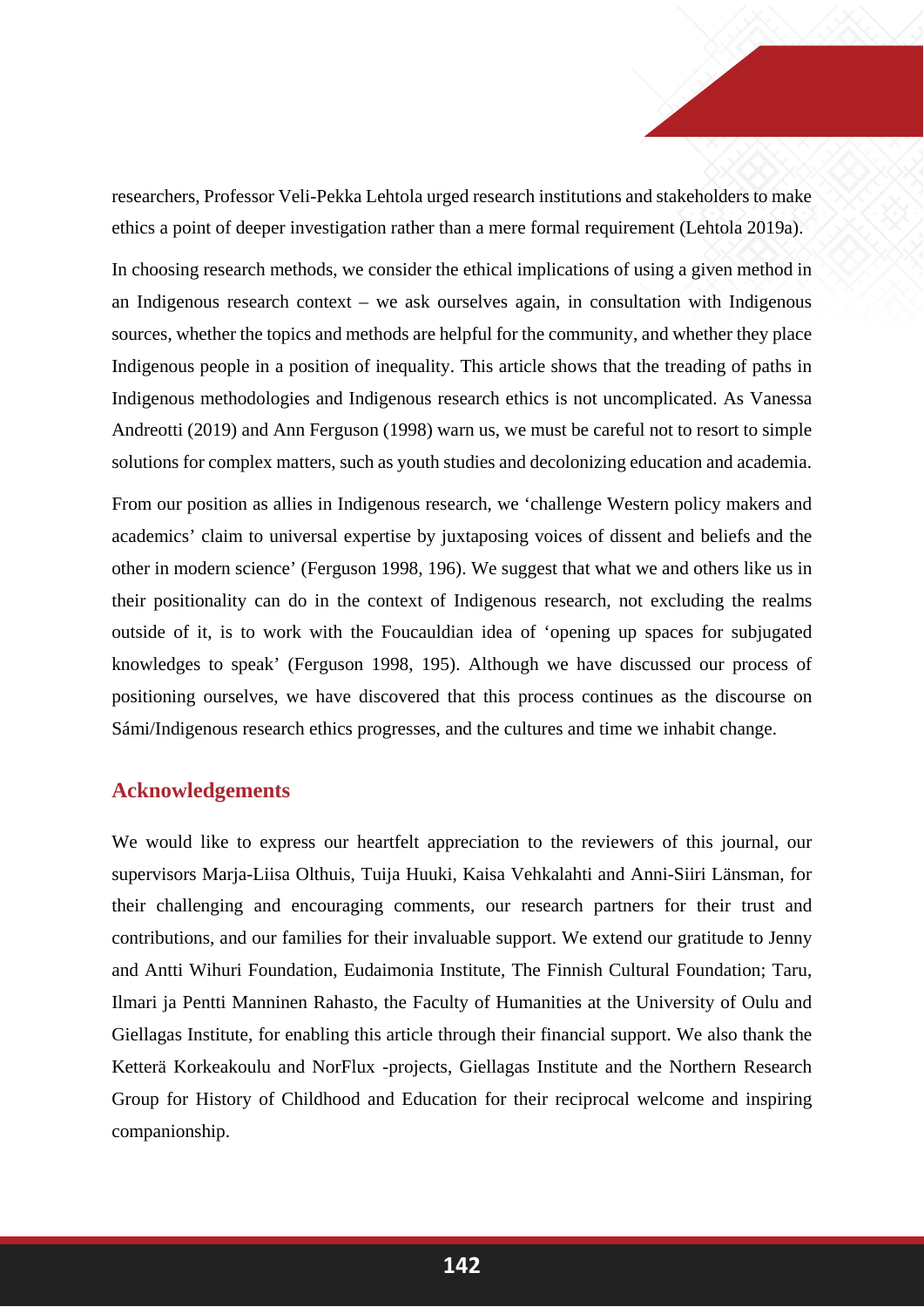## **References**

- Andreotti, Vanessa. 2019. "HeadsUp." https://www.youtube.com/watch?v=cwDqjmSmtMQ (21.2.2019).
- Andreotti, Vanessa. 2016. "The educational challenges of imagining the world differently." Canadian Journal of Development Studies / Revue canadienne d'études du développement 37 (1): 101-112.
- Armila, Päivi 2018. "Kauas on pitkä matka: Tutkimuksentekoa kylien katveessa." In: Miten tutkia nuoria ja nuorisotyötä, ed. Kiilakoski Tomi & Päivi Honkatukia, 171-183. Tampere, Finland: Vastapaino.
- Boekraad, Mardoeke. 2016. "Reflections on ethic for ethnically non-Indigenous researchers" AGON 2. http://agon.fi/article/reflections-on-ethic-for-ethnically-non-Indigenousresearchers/ (30.8.2019).
- Braidotti, Rosi. 2018. "Foreword." In Socially just pedagogies: Posthumanist, feminist and materialist perspectives in higher education, ed. Braidotti Rosi, Vivienne Bozalek, Tamara Shefer & Michalinos Zembylas, xiii–xxviii. London, UK: Bloomsbury Publishing.
- Braidotti, Rosi. 2006. "Affirmation versus Vulnerability: On contemporary Ethical Debates". Canadian Journal of Continental Philosophy 10 (1): 235-254.
- Burr, Vivien. 2015. Social constructionism. New York, USA: Routledge.
- Chilisa, Bagele. 2012. Indigenous research methodologies. London, UK: Sage.
- Chilisa, Bagele. 2017. "Community Engagement With a Postcolonial, African-based Relational Paradigm." Qualitative Research 17 (3): 326-339.
- Donald, Dwayne. 2012. "Forts, colonial frontier logics, and Aboriginal-Canadian relations: Imagining decolonizing educational philosophies in Canadian contexts." In Decolonizing philosophies of education, ed. Abdi Ali A., 91-113. Rotterdam, Netherlands: Sense.
- Ferguson, Ann. 1998. "Resisting the Veil of Privilege: Building Bridge Identities as an Ethico-Politics of Global Feminisms." In Decentering the center: Philosophy for a multicultural, postcolonial, and feminist world, ed. Narayan Uma & Sandra Harding, 189-207. Bloomington, Indiana, USA: Indiana University Press.
- Ferreira, Maria Pontes & Fidji Gendron. 2011. "Community-based participatory research with traditional and Indigenous communities of the Americas: Historical context and future directions." International Journal of Critical Pedagogy 3 (3): 153-168.
- Fricker, Miranda. 2007. Epistemic injustice: Power and the ethics of knowing. Oxford, UK: Oxford University Press.
- Giellagas Institute. 2019. "Giellagas Institute" https://www.oulu.fi/giellagasinstitute/node/40140 (9.12.2019).
- Heikkilä Lydia & Tuuli Miettunen. 2016. "Yhteisöllisyys ja eettisyys saamentutkimuksessa." AGON 2. <http://agon.fi/article/yhteisollisyys-ja-eettisyys-saamentutkimuksessa/> (1.8.2019).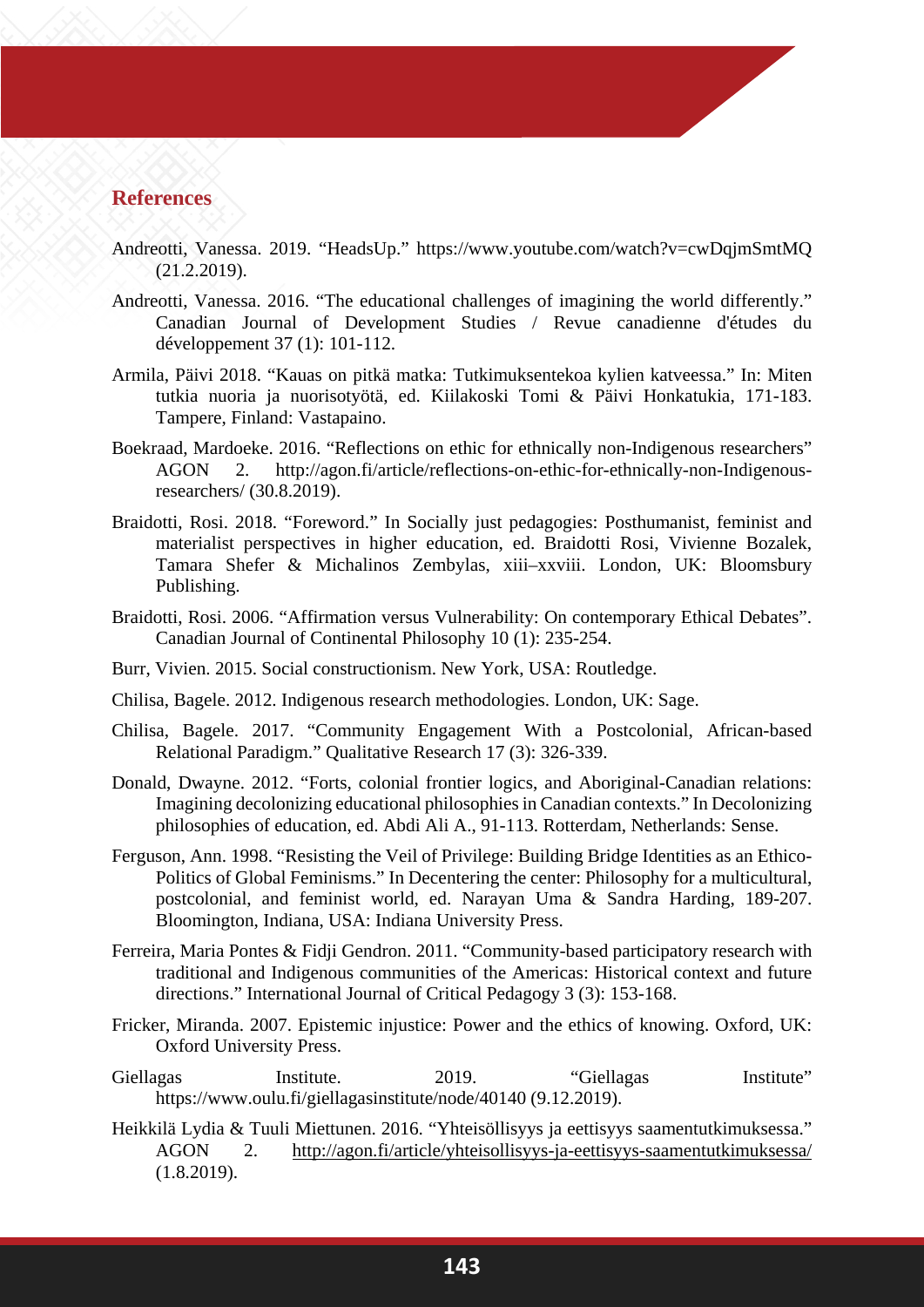

- Hernández, Aline & Rosa te Velde. 2018. "From globalizing towards decolonizing: art history and the politics of time – Interview with Rolando Vázquez." Globalizing Art's Histories: Politics and Paradoxes. Kunstlicht 39 (1): 98-105.
- Hirvonen, Vuokko. 1999. "Saamenmaan ääniä: Saamelaisen naisen tie kirjailijaksi." Helsinki, Finland: Suomalaisen Kirjallisuuden Seura.
- Jackson Alecia & Lisa Mazzei. 2012. Thinking with theory in qualitative research: Viewing data among multiple perspectives. London, UK: Routledge.
- Janhonen-Abruquah Hille, Elina Lehtomäki & George L. Kahangwa. 2017. "Intorduction, Culturally Responsive Education: from vision to practice." In Culturally Responsive Education: Reflections from the Global South and North, ed. Janhonen-Abruquah Hille & George L. Kahangwa, 3-13. London, UK: Routledge.
- Jensen, Lars & Kristín Loftsdóttir. 2012. Whiteness and Postcolonialism in the Nordic Region: Exceptionalism, Migrant Others and National Identities. Farnham, Surrey, UK: Routledge.
- Junka-Aiko, Laura. 2019. ""Race Shifting" in a Comparative Framework." https://junkaaikio.net/transnational-perspective-to-race-shifting/ (12.12.2019).
- Juutilainen, Sandra & Lydia Heikkilä. 2016. "Moving forward with Sámi research ethics: how the dialogical process to policy development in Canada supports the course of action for the Nordic countries." In Ethics in Indigenous Research, Past Experiences - Future Challenges, ed. Drugge Anna-Lill, 81-104. Umeå, Sweden: Vaartoe—Centre for Sami Research, Umeå Universitet.
- Kallio, Aleksis Anja & Hilda Länsman. 2018. "Sámi Re-Imaginings of Equality in/through Extracurricular Arts Education in Finland." International Journal of Education and the Arts, 19 (7): 2-21.
- Kaukko, Mervi, Riikka Korkiamäki & Anna-Kaisa Kuusisto. 2019. "Normatiivisesta etiikasta elettyyn kohtaamiseen – tutkimuksellista hengailua yksin tulleiden maahanmuuttajanuorten kanssa." In Lasten ja nuorten tutkimuksen etiikka: II, Tutkimuseettisestä sääntelystä elettyyn kohtaamiseen, ed. Rutanen Niina & Kaisa Vehkalahti, 86-102. Helsinki, Finland: Nuorisotutkimusverkosto/Nuorisotutkimusseura.
- Keskinen, Suvi. 2019. "Intra-Nordic Differences, Colonial/Racial Histories, and National Narratives: Rewriting Finnish History." Scandinavian Studies 91 (1-2): 163-181. University of Illinois Press on behalf of the Society for the Advancement of Scandinavian Study.
- Keskitalo, Pigga, Erika Sarivaara, Inker Anni Linkola & Merja Paksuniemi. 2018. "From the Shadows of Civilisation and Racist Ideologies Towards Post-assimilation." In Antiracism education in and out of schools, ed. Aminkeng A. Alemanji, 15-40. Cham, Switzerland: Palgrave Macmillan.
- Keskitalo, Pigga. 2010. Saamelaiskoulun kulttuurisensitiivisyyttä etsimässä kasvatusantropologian keinoin. Guovdageaidnu, Norway: Sámi Allaskuvla.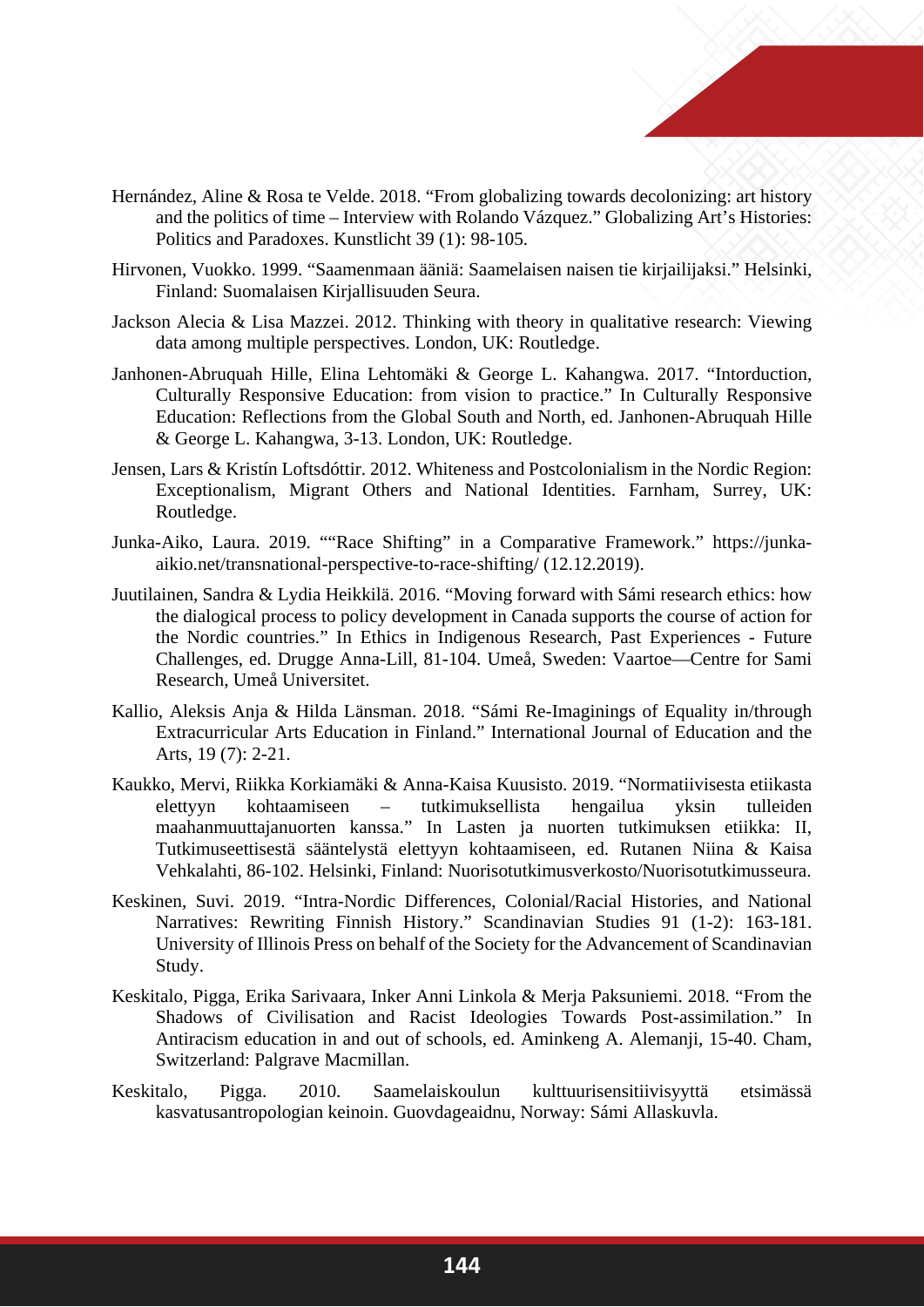- Kovach, Margaret. 2015. "Emerging from the margins: Indigenous methodologies". In Research as resistance: Revisiting critical, Indigenous, and anti-oppressive approaches (Second edition.), ed. Brown, Leslie & Susan Strega, 43-64. Toronto, Canada: Canadian Scholars' Press.
- Kuokkanen, Rauna. 2011. Reshaping the university: Responsibility, Indigenous epistemes, and the logic of the gift. Vancouver, Canada: UBC Press.
- Kuokkanen, Rauna. 2007. "The Gift Logic of Indigenous Philosophies in the Academy." Women and the Gift Economy. A Radically Different Worldview Is Possible, ed. Vaughan Genevieve, 71-83. Toronto, Canada: Inanna.
- Kuokkanen, Rauna. 2006. Toward the hospitality of academia: The (Im)possible gift of Indigenous epistemes. Ann Arbor, Michigan, U.S.A.: UMI Dissertation Services.
- Kuokkanen, Rauna. 2002. "Alkuperäiskansojen diskurssi ja dekolonisaatio". In Kojootteja, Sulkapäähineitä, uraanikaivoksia. Pohjois-Amerikan intiaanien kirjallisuuksia ja kulttuureja, ed. Lakomäki Sami & Matti Savolainen, 240-64. Oulu, Finland: University of Oulu.
- Kuokkanen, Rauna. 2000. "Towards an 'Indigenous Paradigm' from a Sami Perspective." The Canadian Journal of Native Studies 20 (2): 411-36.
- Käyhkö, Mari. 2017. "Vähän niinku metän keskellä ja silleen." Syrjäseutu, yläkouluikäiset tytöt ja tutuksi eletty paikka." Sukupuolentutkimus Genusforskning 30 (3): 7-23.
- Laukkanen Tiia, Elina Pekkarinen & Fanny Vilmilä. 2018. "Nuorisotutkimuksen etiikka." In Miten Tutkia Nuoria ja Nuorisotyötä, ed. Kiilakoski Tomi, Päivi Honkatukia & Sanna Aalto, 75-98. Tampere, Finland: Vastapaino.
- Lehtola, Veli-Pekka. 2019a. "Saamelaisia koskevan tutkimuksen eettinen ohjeistus." Tutkimusetiikan Iltapäivä, University of Oulu, 9.9.2019.
- ———. 2019b. ""Lappalainen on kaukaa ovela ja laskelmallinen": Saamelaisten arkipäivän vastarinta EN Mannisen teoksissa."" In Hiljainen vastarinta, ed. Lehtola, Veli-Pekka & Outi Autti, 81-108. Tampere, Finland: Vastapaino.
- Lehtola, Veli-Pekka. 2015a. "Sámi histories, colonialism, and Finland." Arctic Anthropology, 52 (2): 22-36.
	- ———. 2015b. Saamelaiskiista: sortaako Suomi alkuperäiskansaansa?. Helsinki, Finland: Into.
- Linkola Inker-Anni & Pigga Keskitalo. 2016. "Keskustelua saamelaispedagogiikan tutkimuksen etiikasta." AGON 2. http://agon.fi/article/keskusteluasaamelaispedagogiikan-tutkimuksen-etiikasta/ (3.9.2019).
- Maldonado-Torres, Nelson. 2007. "On the Coloniality of Being: Contributions to the Development of a Concept." Cultural studies 21 (2-3): 240-270.
- McGregor, Heather Elizabeth. 2018. "An Arctic encounter with Indigenous and non-Indigenous youth as pedagogy for historical consciousness and decolonizing." Historical Encounters: A journal of historical consciousness, historical cultures, and history education 5 (1): 90-101.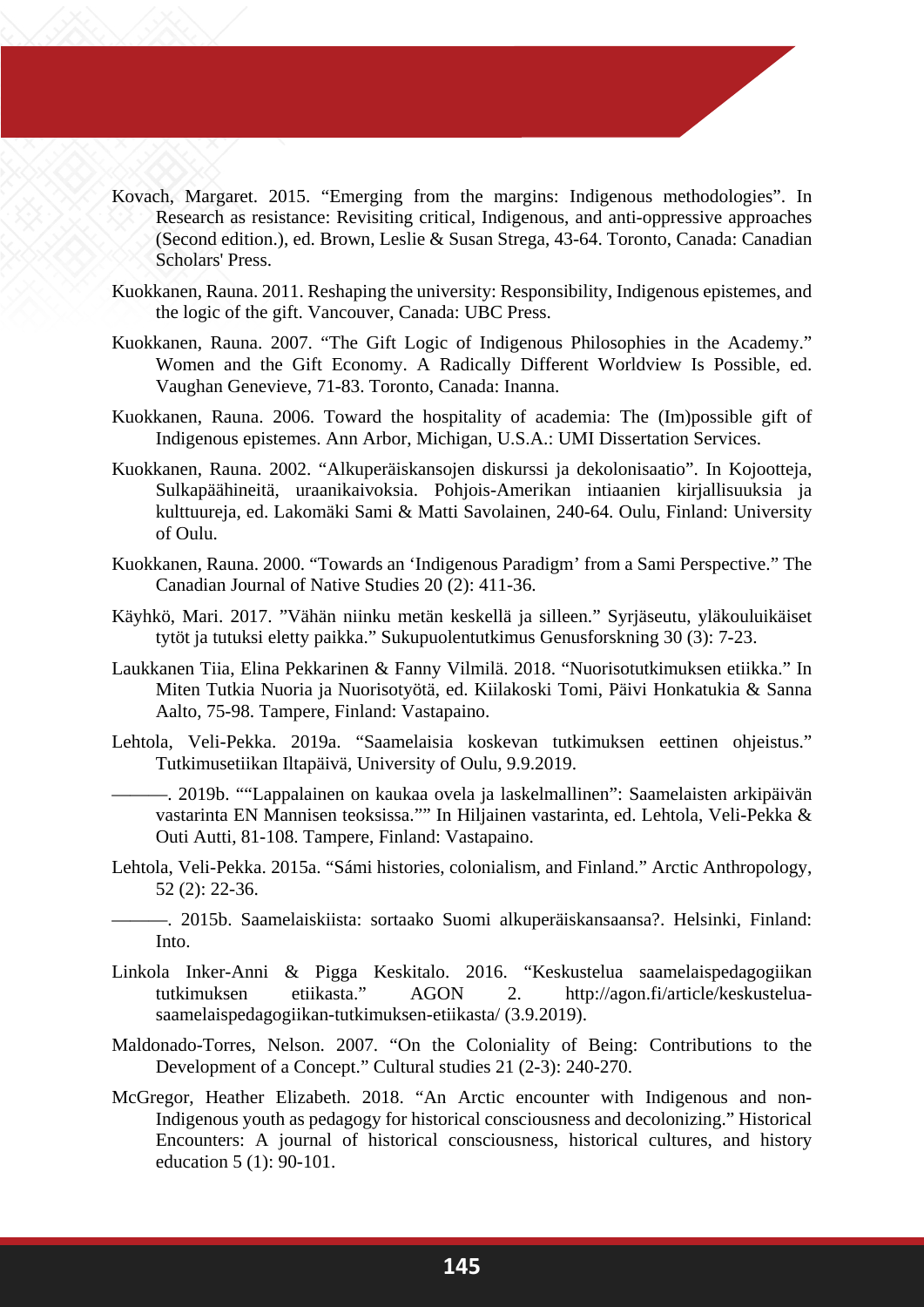

- Mignolo, Walter D. & Catherine E. Walsh. 2018. On decoloniality: Concepts, analytics, praxis. Durham, North Carolina, USA: Duke University Press.
- Mignolo, Walter D. 2011. "Geopolitics of sensing and knowing: on (de)coloniality, border thinking and epistemic disobedience." Postcolonial Studies 14 (3): 273-283.
- Murris, Karin. 2018. "Posthuman child and the diffractive teacher: Decolonizing the Nature/Culture Binary." In Research handbook on childhoodnature: Assemblages of childhood and nature research, ed. Cutter-Mackenzie, Amy, 1-25. Cham, Switzerland: Springer International.
- Mustajoki, Henriikka. 2018. "Ennakoiva etiikka tutkimustyössä." [https://www.vastuullinentiede.fi/fi/tutkimusty%C3%B6/ennakoiva-etiikka](https://www.vastuullinentiede.fi/fi/tutkimusty%C3%B6/ennakoiva-etiikka-tutkimusty%C3%B6ss%C3%A4)[tutkimusty%C3%B6ss%C3%A4](https://www.vastuullinentiede.fi/fi/tutkimusty%C3%B6/ennakoiva-etiikka-tutkimusty%C3%B6ss%C3%A4) (20.8.2019).
- Mustajoki, Henriikka & Arto Mustajoki. 2017. A new approach to research ethics: Using guided dialogue to strengthen research communities. Abignon, Oxon, UK. Routledge.
- NorFlux. 2018. "Northern Rural Youth in Flux" https://www.oulu.fi/history/node/56510 (29.1.2019).
- Passada, María Noel Míguez. 2019. "Discourses Analysis by a Decolonial Perspective." In Advances in Discourse Analysis, ed. Suciu Lavinia, 1-13. IntechOpen.
- Quijano, Anibal. 2007. "Coloniality and modernity/rationality." Cultural studies 21 (2-3): 168- 178.
- Rink, Elizabeth, Ruth Montgomery-Andersen, Anders Koch, Gert Mulvad & Dionne Gesink. 2013. "Ethical challenges and lessons learned from Inuulluataarneq - "Having the Good Life" study: a community-based participatory research project in Greenland." Journal of Empirical Research on Human Research Ethics 8 (2): 110-118.
- Rutanen, Niina & Kaisa Vehkalahti. 2019. "Lasten ja nuorten tutkimusetiikan muuttuvat kentät" In Lasten ja nuorten tutkimuksen etiikka: II, Tutkimuseettisestä sääntelystä elettyyn kohtaamiseen, ed. Rutanen Niina & Kaisa Vehkalahti, 7-31. Helsinki Finland: Nuorisotutkimusverkosto/Nuorisotutkimusseura.
- Saami Resilience Memes. 2019. https://www.instagram.com/saamiresiliencememes/ (10.9.2019).
- Sámi research ethics, Working group. 2018. "Saamentutkimuksen eettisten ohjeiden työryhmän perustaminen." https://www.ulapland.fi/news/Saamentutkimuksen-eettistenohjeiden-tyoryhman-perustaminen/38013/13c44e13-b915-4f43-ba63-0457e533e95f (20.8.2019).
- Sámi kulturarkiiva. "Käyttösäännöt" [https://www.oulu.fi/sites/default/files/73/K%C3%A4ytt%C3%B6s%C3%A4%C3%A4](https://www.oulu.fi/sites/default/files/73/K%C3%A4ytt%C3%B6s%C3%A4%C3%A4nn%C3%B6t_su.pdf) [nn%C3%B6t\\_su.pdf](https://www.oulu.fi/sites/default/files/73/K%C3%A4ytt%C3%B6s%C3%A4%C3%A4nn%C3%B6t_su.pdf) (20.10.2018/ 11.12.2019).
- Sámi Parliament. 2019. "Procedure for seeking consent for research projects dealing with Sámi cultural heritage and traditional knowledge". [https://www.samediggi.fi/wp](https://www.samediggi.fi/wp-content/uploads/2019/04/FPIC-principles_S%C3%A1mi-Parliament-in-Finland-1.pdf)[content/uploads/2019/04/FPIC-principles\\_S%C3%A1mi-Parliament-in-Finland-1.pdf](https://www.samediggi.fi/wp-content/uploads/2019/04/FPIC-principles_S%C3%A1mi-Parliament-in-Finland-1.pdf) (5.12.2019).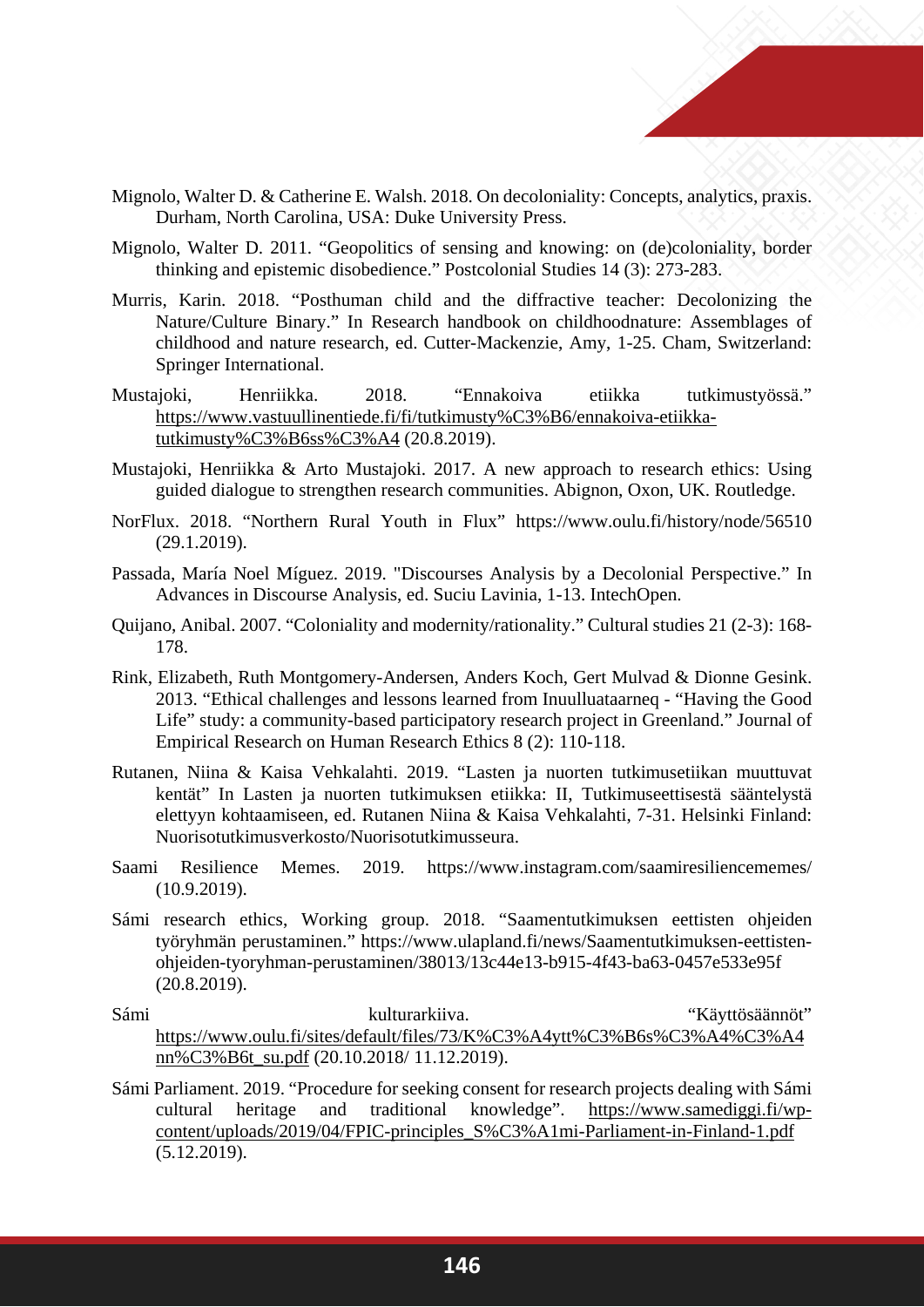- Smith, Linda Tuhiwai. 1999. Decolonizing Methodologies: Research and Indigenous Peoples. 2nd impr. London: UK: Zed Books.
- Sundgren, Eva. 2014. "Rasismi ja seksismi pois koulutuksesta ja koulutuksella." Aikuiskasvatus: aikuiskasvatustieteellinen aikakauslehti, 34 (4): 280-286.
- TENK. 2009. "Humanistisen, yhteiskuntatieteellisen ja käyttäytymistieteellisen tutkimuksen eettiset periaatteet ja ehdotus eettisen ennakkoarvioinnin järjestämiseksi" <https://www.tenk.fi/sites/tenk.fi/files/eettisetperiaatteet.pdf> (9.12.2019).
- TENK. 2019. Finnish National Board on Research Integrity 2019: "Ihmistieteiden eettisen ennakkoarvioinnin ohje" ohje https://www.tenk.fi/sites/tenk.fi/files/Ihmistieteiden\_eettisen\_ennakkoarvioinnin\_ohje [2019.pdf](https://www.tenk.fi/sites/tenk.fi/files/Ihmistieteiden_eettisen_ennakkoarvioinnin_ohje_2019.pdf) (9.12.2019)
- Terde, Silva & Pirjo Pöllänen. 2016. "Metodologinen urbanismi ja maaseutututkimus." In Reunamerkintöjä Hylkysyrjästä: Nuorten elämänraameja ja tulevaisuudenkuvia harvaanasutulla maaseudulla, ed. Armila Päivi, Terhi Halonen & Mari Käyhkö, 125–135. Helsinki Finland: Nuorisotutkimusverkosto.
- Tlostanova, Madina V. & Walter. D. Mignolo. 2012. Learning to Unlearn: Decolonial Reflections from Eurasia and the Americas. Columbus, Ohio, USA: The Ohio State University Press.
- Tolonen, Tarja & Tarja Palmu. 2007. "Etnografia, haastattelu ja (valta) positiot." In Etnografia Metodologiana: Lähtökohtana Koulutuksen Tutkimus, ed. Lappalainen Sirpa, Pirkko Hynninen, Tarja Kankkunen, Elina Lahelma & Tarja Tolonen, 89–112. Tampere, Finland: Vastapaino.
- Trahar, Sheila. 2009. "Beyond the story itself: Narrative inquiry and autoethnography in intercultural research in higher education." Forum Qualitative Sozialforschung/Forum: Qualitative Social Research 10 (1). [http://www.qualitative](http://www.qualitative-research.net/index.php/fqs/article/view/1218/2654)[research.net/index.php/fqs/article/view/1218/2654](http://www.qualitative-research.net/index.php/fqs/article/view/1218/2654) (20.8.2019).
- Tuana, Nancy. 2006. "The Speculum of Ignorance: The Women's Health Movement and Epistemologies of Ignorance." Hypatia 21 (3): 1-19.
- UNDRIP. 2007. "United Nations Declaration on the Rights of Indigenous Peoples." [https://www.un.org/development/desa/indigenouspeoples/wp](https://www.un.org/development/desa/indigenouspeoples/wp-content/uploads/sites/19/2018/11/UNDRIP_E_web.pdf)[content/uploads/sites/19/2018/11/UNDRIP\\_E\\_web.pdf](https://www.un.org/development/desa/indigenouspeoples/wp-content/uploads/sites/19/2018/11/UNDRIP_E_web.pdf) (19.11.2019).
- University of Oulu. 2017. "Thesis" https://www.oulu.fi/uniogs/thesis (15.8.2019).
- Ultutgasheva, Olga, Stacy Rasmus, Lisa Wexler, Kristine Nystad & Michael Kral. 2014. "Arctic indigenous youth resilience and vulnerability: Comparative analysis of adolescent communities." Transcultural Psychiatry 51 (5):735-56.
- Valkonen, Jarno. 2018. Häiritsevä yhteiskuntatutkimus. Rovaniemi, Finland: Lapland University Press.
- Vázquez, Rolando. 2017. "Precedence, earth and the anthropocene: Decolonizing design." Design Philosophy Papers, 15 (1): 77-91.